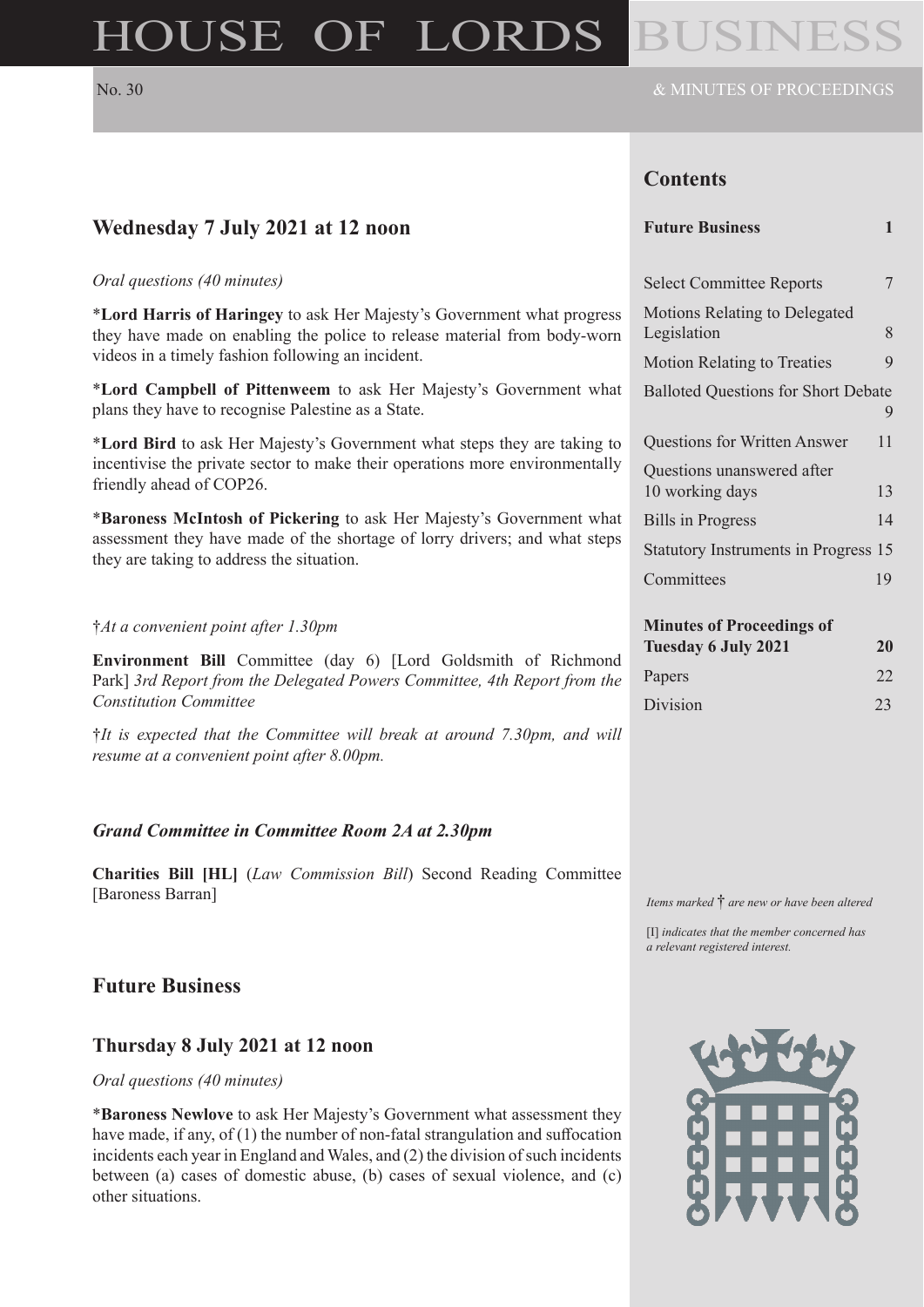\***Lord Lexden** to ask Her Majesty's Government what recent assessment they have made of the work of the Independent Office for Police Conduct.

\***Lord Singh of Wimbledon** to ask Her Majesty's Government what assessment they have made of the report by the All-Party Parliamentary Group for International Freedom of Religion or Belief *Commentary on the Current State of International Freedom of Religion or Belief (2020)*, published on 1 March.

†\***Lord Roberts of Llandudno** to ask Her Majesty's Government what discussions they have had with the devolved administrations to coordinate relaxing COVID-19 restrictions across the United Kingdom; and what assessment they have made of the need to agree such coordination.

†**Business of the House** The Lord Privy Seal (Baroness Evans of Bowes Park) to move that the debate on the motion in the name of Lord Howell of Guildford set down for today shall be limited to 2½ hours and that in the name of Baroness Jenkin of Kennington to 2 hours.

†**European Union and European Atomic Energy Community (Immunities and Privileges) Order 2021** Lord Ahmad of Wimbledon to move that the draft Order laid before the House on 17 May be approved. *Special attention drawn to the instrument by the Joint Committee on Statutory Instruments, 7th Report. Considered in Grand Committee on 5 July*

**Lord Howell of Guildford** to move that this House takes note of the progress made in renewing the United Kingdom's trading relationship with Commonwealth countries.

**Baroness Jenkin of Kennington** to move that this House takes note of the steps taken to improve women's health outcomes.

#### *Grand Committee in Committee Room 2A at 2.30pm*

**Market Surveillance (Northern Ireland) Regulations 2021** Consideration in Grand Committee [Lord Callanan] *6th Report from the Secondary Legislation Scrutiny Committee (1 hour)*

**Business and Planning Act 2020 (Pavement Licences) (Coronavirus) (Amendment) Regulations 2021** Consideration in Grand Committee [Lord Greenhalgh] *6th Report from the Secondary Legislation Scrutiny Committee (1 hour)*

**Bank of England Act 1998 (Macro-prudential Measures) (Amendment) Order 2021** Consideration in Grand Committee [Lord Agnew of Oulton] *(1 hour)*

**Road Vehicle Carbon Dioxide Emission Performance Standards (Cars and Vans) (Amendment) (EU Exit) Regulations 2021** Consideration in Grand Committee [Baroness Vere of Norbiton] *(1 hour)*

# **Monday 12 July 2021 at 1.00pm**

*Oral questions (40 minutes)*

\***Lord Browne of Ladyton** to ask Her Majesty's Government what assessment they have made as to whether the reported killings of civilian protestors in Colombia has put the government of that country in breach of its commitments to respect human rights and democratic principles, as set out in the UK– Andean Countries Trade Agreement of 15 May 2019.

\***Baroness Ludford** to ask Her Majesty's Government what steps they are taking to tackle the illegal riding of e-scooters.

\***Lord Allen of Kensington** to ask Her Majesty's Government what is their industrial strategy for the steel sector.

\***Baroness Hayter of Kentish Town** to ask the Leader of the House when she expects a motion to be brought before the House of Lords to establish and constitute the United Kingdom–European Union Parliamentary Partnership Assembly.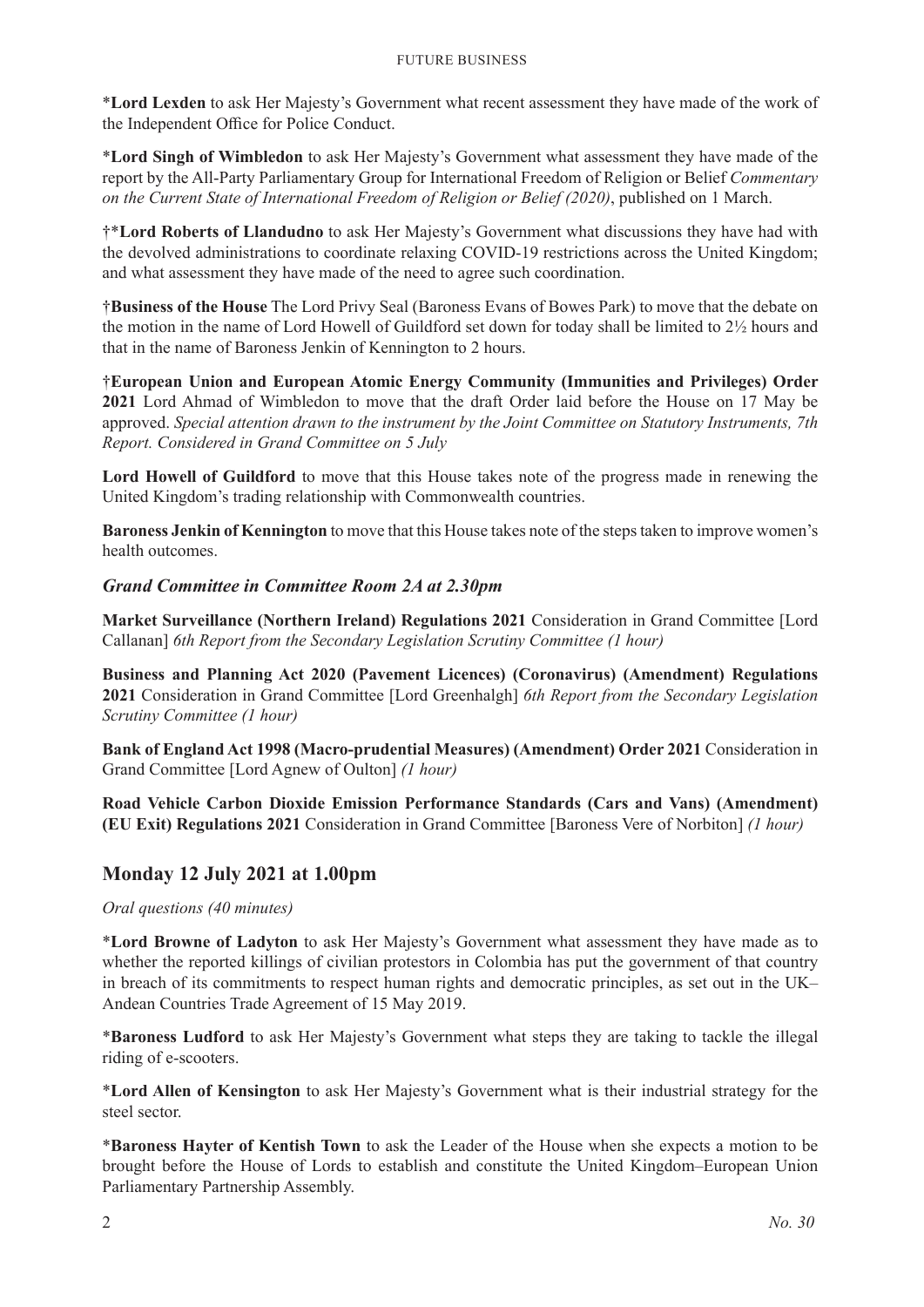†*It is expected that the Committee stage of the Environment Bill will continue.*

# *Grand Committee in Committee Room 2A at 2.30pm*

†**Medical Devices (Northern Ireland Protocol) Regulations 2021** Consideration in Grand Committee [Lord Bethell] *(1 hour)*

†**Medical Devices (Coronavirus Test Device Approvals) (Amendment) Regulations 2021** Consideration in Grand Committee [Lord Bethell] *Special attention drawn to the instrument by the Secondary Legislation Scrutiny Committee, 8th Report. (1 hour)*

†**Railway (Licensing of Railway Undertakings) (Amendment) Regulations 2021** Consideration in Grand Committee [Baroness Vere of Norbiton] *8th Report from the Secondary Legislation Scrutiny Committee. (1 hour)*

†**Motor Fuel (Composition and Content) and the Biofuel (Labelling) (Amendment) (No. 2) Regulations 2021** Consideration in Grand Committee [Baroness Vere of Norbiton] *Special attention drawn to the instrument by the Secondary Legislation Scrutiny Committee, 8th Report. (1 hour)*

# **Tuesday 13 July 2021 at 12 noon**

#### *Oral questions (40 minutes)*

\***Baroness Altmann** to ask Her Majesty's Government what plans they have to narrow the gender pensions gap; and what assessment they have made of (1) the underpayments of state pensions to married women, and (2) the reduced private pension contributions associated with female work patterns, in the development of those plans.

\***Baroness Sherlock** to ask Her Majesty's Government what steps they are taking to increase the number of people employed through the Kickstart Scheme.

\***Lord Rooker** to ask Her Majesty's Government, further to the reply by Lord Bethell on 3 September 2020 (HL Deb, cols 444–5), whether they have yet been able to form a conclusion on the outcome of their consultation on the proposal to add folic acid to flour which closed on 9 September 2019.

†*Topical oral question. Ballot opens at 3pm on Wednesday 7 July, to be drawn at 1pm on Friday 9 July.*

†**Parliamentary Works Sponsor Body** The Lord Privy Seal (Baroness Evans of Bowes Park) to move that Baroness Doocey be appointed as a Parliamentary member of the Parliamentary Works Sponsor Body in place of Baroness Scott of Needham Market.

†**Lord Watson of Invergowrie** to move that this House regrets that the Early Years Foundation Stage (Miscellaneous Amendments) and Childcare Fees (Amendment) Regulations 2021 introduces the Reception Baseline Assessment that takes effect in September 2021, when the workload of teachers will be significant, schools will be focused on re-opening, and special attention will need to be paid to those children who were unable to develop their language skills because of social isolation during the pandemic; and calls on Her Majesty's Government to provide schools with the flexibility to defer implementation of the Reception Baseline Assessment for the cohort of children starting Reception this year until January 2022. *Special attention drawn to the instrument by the Secondary Legislation Scrutiny Committee, 53rd Report, Session 2019–21 (1½ hours)*

†**Lord Berkeley** to move that this House regrets that the Merchant Shipping (Cargo Ship) (Bilge Alarm) Regulations 2021 (SI 2021/592), introduced as a result of a fatal accident involving the 'Abigail H' at the port of Heysham in November 2008, have taken over 11 years to be introduced; further regrets that this delay has put at risk the safety of crews of 425 ships of a similar type on the UK Ship Register; and notes that nine similar incidents to those at Heysham had been reported to the Marine and Coastguard Agency since 1996. *4th Report from the Secondary Legislation Scrutiny Committee (1½ hours)*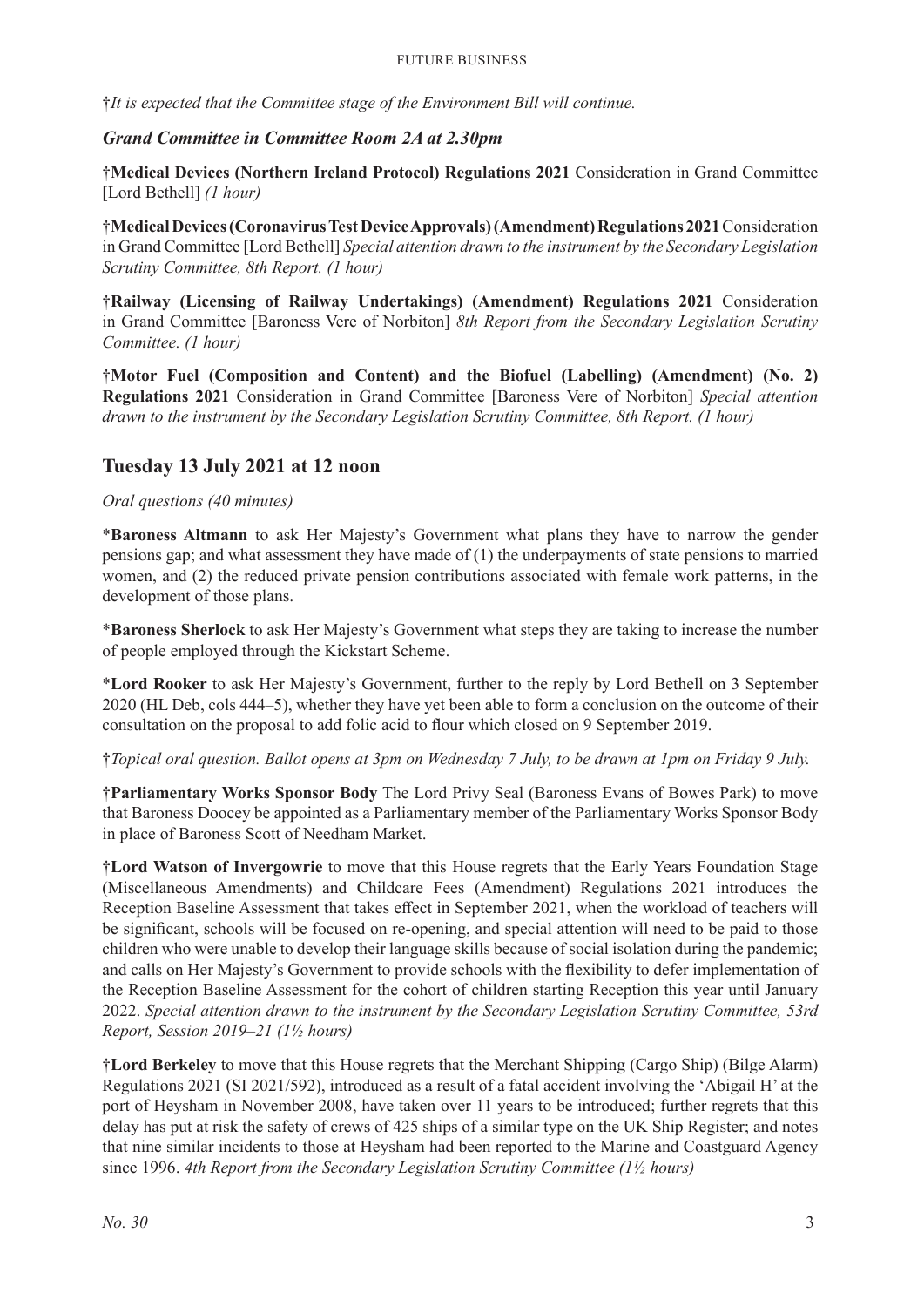#### *Grand Committee in Committee Room 2A at 2.30pm*

†**Telecommunications (Security) Bill** Committee [Baroness Barran] *4th Report from the Delegated Powers Committee*

# **Wednesday 14 July 2021 at 12 noon**

*Oral questions (40 minutes)*

\***Lord Brooke of Alverthorpe** to ask Her Majesty's Government what plans they have to review the objectives of the National Lottery.

\***Lord McConnell of Glenscorrodale** to ask Her Majesty's Government what outcomes they expect from the Global Education Summit being co-hosted by the United Kingdom and Kenya on 28 and 29 July.

\***Baroness Gale** to ask Her Majesty's Government what plans they have to investigate the nature of domestic abuse of older people; and what support they offer to victims of such abuse.

†*Topical oral question. Ballot opens at 3pm on Thursday 8 July, to be drawn at 1pm on Monday 12 July.*

†*It is expected that the Committee stage of the Environment Bill will continue, and that it will conclude.*

# **Thursday 15 July 2021 at 12 noon**

#### *Oral questions (40 minutes)*

\***Lord Beith** to ask Her Majesty's Government what discussions they have had with London North Eastern Railway about proposals to change the frequency of services north of Newcastle on the East Coast Main Line.

\***Lord Scriven** to ask Her Majesty's Government whether the Prime Minister discussed human rights abuses in Bahrain when he met the Crown Prince of Bahrain on 17 June.

\***Lord Thomas of Gresford** to ask Her Majesty's Government (1) what estimate they have made of the cost of Thames Valley Police's investigation into Councillor Jonathon Seed subsequent to his election as the Police and Crime Commissioner for Swindon and Wiltshire on 6 May, and (2) following the finding that Councillor Seed was ineligible to stand, what estimate they have made of the cost of the resulting by-election.

†*Topical oral question. Ballot opens at 3pm on Friday 9 July, to be drawn at 1pm on Tuesday 13 July.*

*Three oral questions to the Minister of State at the Cabinet Office (Lord Frost) (30 minutes). Ballot to be drawn at 1pm on Monday 12 July.*

#### †**Skills and Post-16 Education Bill [HL]** Committee (day 2) [Baroness Berridge]

†*It is expected that the Grand Committee on the Telecommunications (Security) Bill will continue at 2.30pm in Committee Room 2A.*

#### **Friday 16 July 2021 at 11.00am**

†**Elderly Social Care (Insurance) Bill [HL]** Second Reading [Lord Lilley]

If the bill is read a second time, Lord Lilley to move that the bill be committed to a Committee of the Whole House.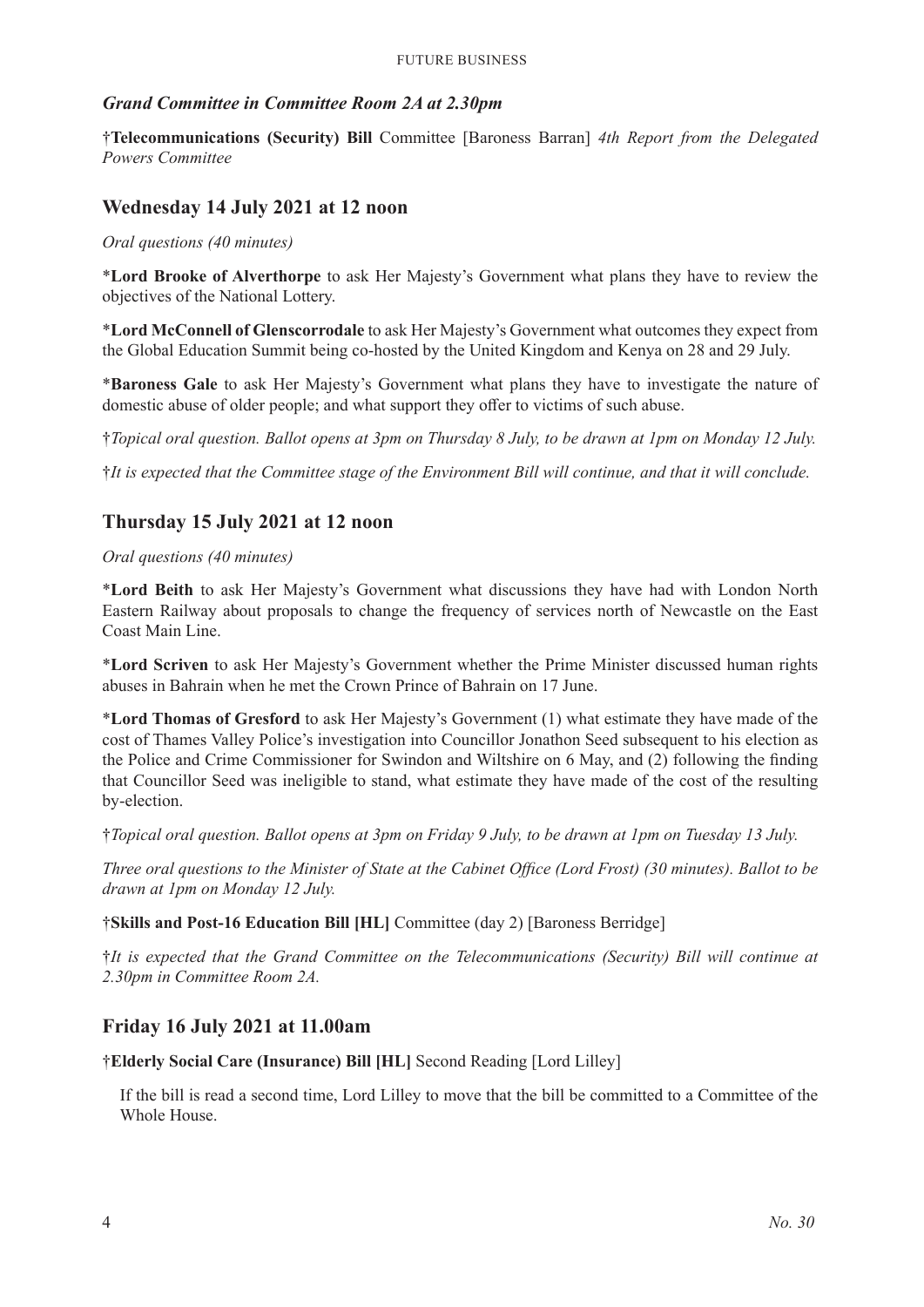†**Organ Tourism and Cadavers on Display Bill [HL]** Second Reading [Lord Hunt of Kings Heath]

If the bill is read a second time, Lord Hunt of Kings Heath to move that the bill be committed to a Committee of the Whole House.

†**Education (Environment and Sustainable Citizenship) Bill [HL]** Second Reading [Lord Knight of Weymouth]

If the bill is read a second time, Lord Knight of Weymouth to move that the bill be committed to a Committee of the Whole House.

# **Monday 19 July 2021 at 1.00pm**

#### *Oral questions (40 minutes)*

\***Lord Holmes of Richmond** to ask Her Majesty's Government what plans they have (1) to designate the United Kingdom's cash infrastructure as critical national infrastructure, and (2) to introduce a universal service obligation for the provision of cash.

\***Lord Blunkett** to ask Her Majesty's Government what are the regulatory requirements for British citizens (1) visiting countries with low levels of COVID-19 infection, and (2) returning to England from such countries.

\***Baroness Ritchie of Downpatrick** to ask Her Majesty's Government what plans they have to create an office of the hydrogen economy in the Department for Business, Energy and Industrial Strategy.

\***Lord Adonis** to ask Her Majesty's Government what salary attaches to the new post of Director of the Brexit Opportunities Unit at the Cabinet Office.

# **Tuesday 20 July 2021 at 12 noon**

*Oral questions (40 minutes)*

\***Lord Foulkes of Cumnock** to ask Her Majesty's Government what plans they have to adopt the Council of Europe Convention on Access to Official Documents (CETS No. 205).

\***Baroness Sheehan** to ask Her Majesty's Government what plans they have to make human rights due diligence mandatory for businesses, in particular those engaged in forest risk commodities.

\***Lord Alton of Liverpool** to ask Her Majesty's Government what steps they are taking to curtail reliance on Chinese products and companies linked to violations of human rights.

# **Wednesday 21 July 2021 at 12 noon**

*Oral questions (40 minutes)*

\***Baroness Boycott** to ask Her Majesty's Government what assessment they have made of the case for establishing a crime of ecocide.

\***Lord Trees** to ask Her Majesty's Government what assessment they have made of the proportion of infectious diseases in people, that originate in animals; and what plans they have to adopt a 'One Health' approach to prepare for future pandemics.

\***Lord Soley** to ask Her Majesty's Government what plans they have to create a register of all home educated children.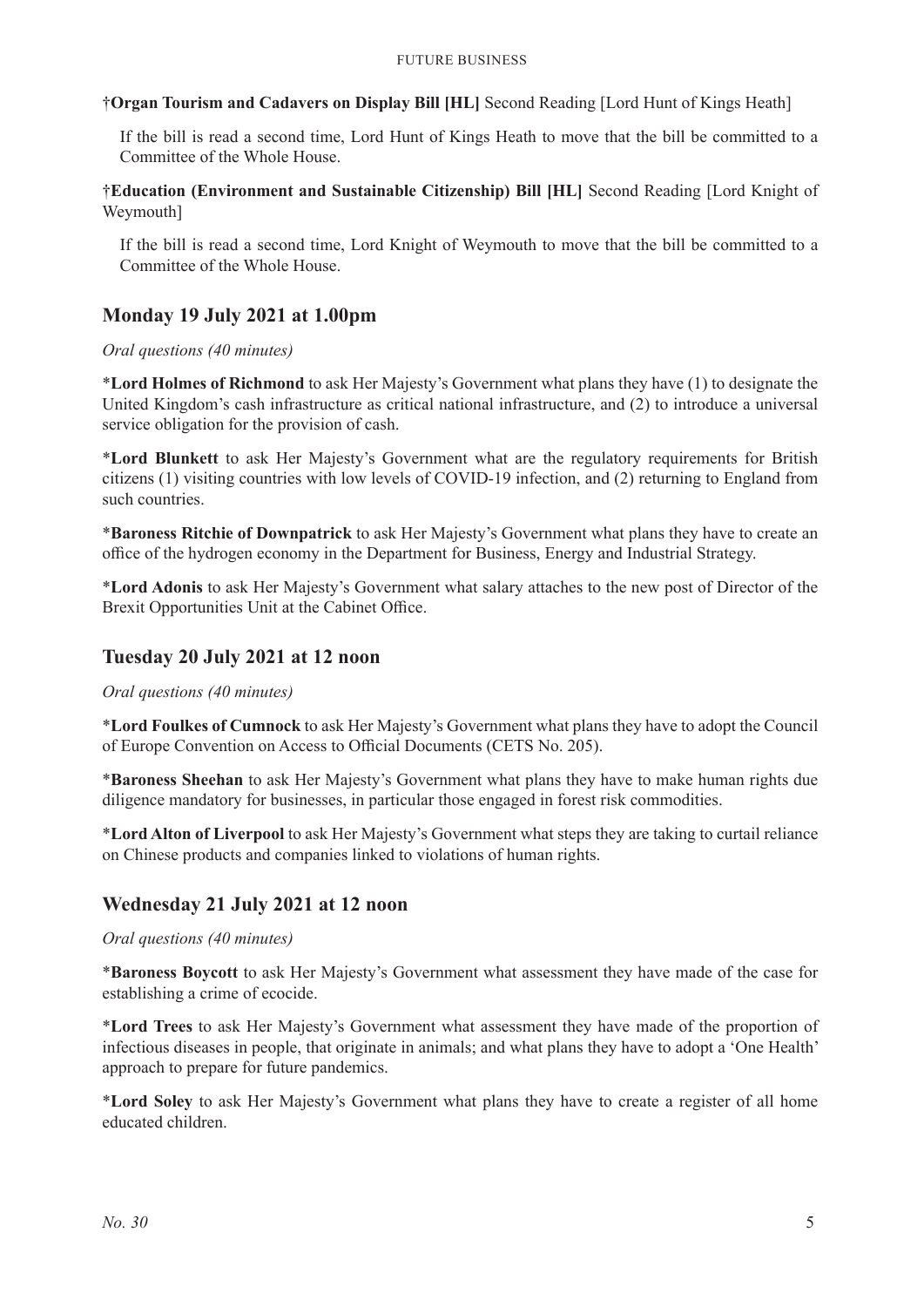# **Thursday 22 July 2021 at 12 noon**

#### *Oral questions (40 minutes)*

\***Lord Rennard** to ask Her Majesty's Government what progress they have made in ensuring that details on how to join the electoral register are included with the notices informing young people of their National Insurance numbers.

\***Baroness Hayman** to ask Her Majesty's Government what assessment they have made of the recommendation of the Climate Change Committee that all government policies should be subject to a 'Net Zero Test'; and what steps they intend to take in response.

\***Lord Young of Cookham** to ask Her Majesty's Government what plans they have, if any, to introduce higher rate bands for Council Tax.

*It is expected that four balloted Questions for Short Debate will be taken in Grand Committee.*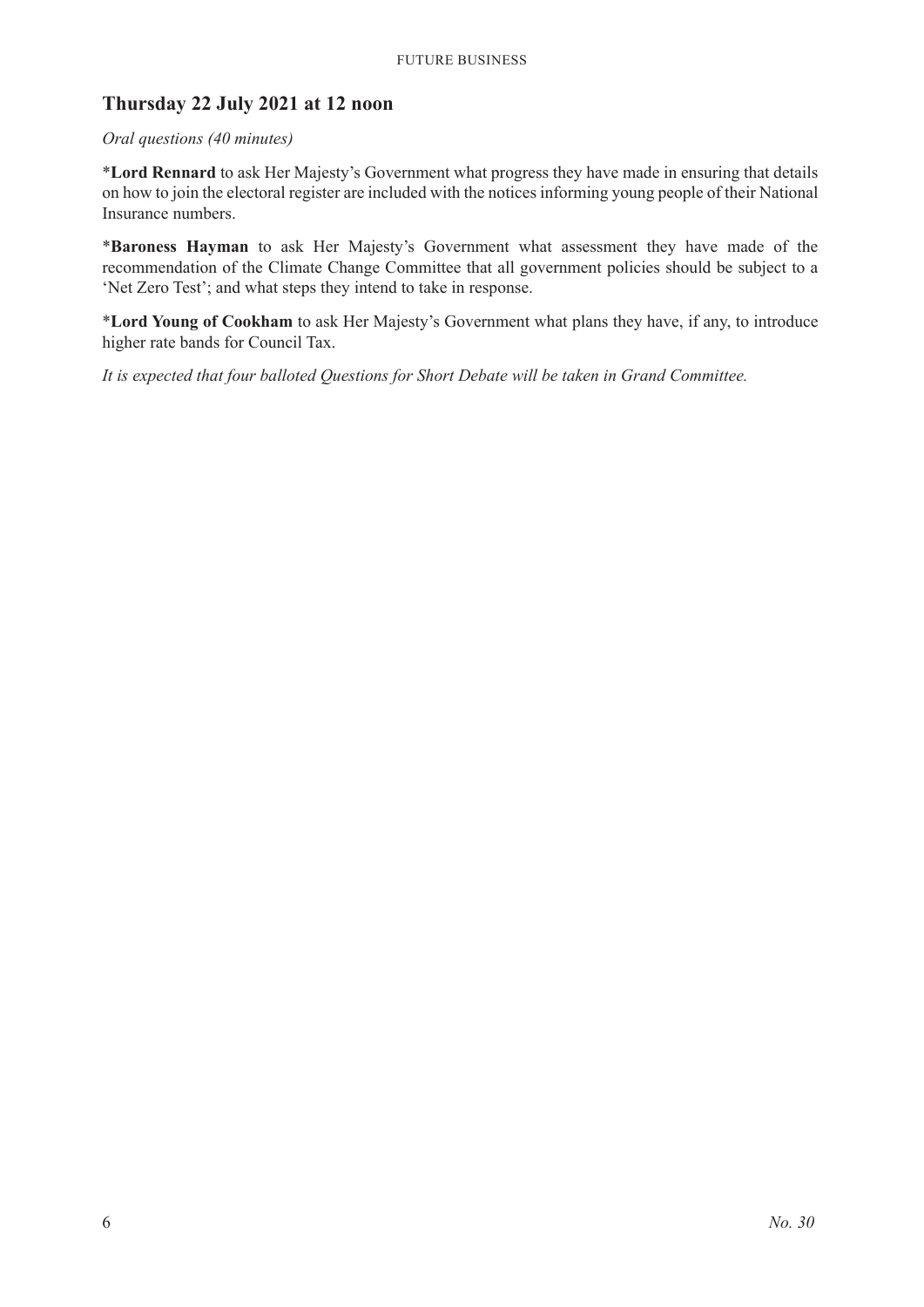# **Select Committee Reports**

*The date on which the report was published is in italics.*

**Lord Forsyth of Drumlean** to move that this House takes note of the Report from the Economic Affairs Committee *Off-payroll working: treating people fairly* (1st Report, Session 2019–21, HL Paper 50). *27 April 2020*

**Lord Puttnam** to move that this House takes note of the Report from the Democracy and Digital Technologies Committee *Digital Technology and the Resurrection of Trust* (Session 2019–21, HL Paper 77). *29 June 2020*

**The Earl of Kinnoull** to move that this House takes note of the Report from the European Union Committee *The Protocol on Ireland/Northern Ireland* (9th Report, Session 2019–21, HL Paper 66). *1 June 2020*

**Baroness Anelay of St Johns** to move that this House takes note of the Report from the International Relations and Defence Committee *The UK and Sub-Saharan Africa: prosperity, peace and development co-operation.* (1st Report, Session 2019–21, HL Paper 88). *10 July 2020*

**Baroness Suttie** to move that this House takes note of the Report from the Electoral Registration and Administration Act 2013 Committee *An electoral system fit for today? More to be done* (Session 2019– 21, HL Paper 83). *8 July 2020*

**Lord Forsyth of Drumlean** to move that this House takes note of the Report from the Economic Affairs Committee *Universal Credit isn't working: proposals for reform* (2nd Report, Session 2019–21, HL Paper 105). *31 July 2020*

**Baroness Armstrong of Hill Top** to move that this House takes note of the Report from the Public Services Committee *A critical juncture for public services: lessons from COVID-19* (1st Report, Session 2019–21, HL Paper 167). *13 November 2020*

**Lord Grade of Yarmouth** to move that this House takes note of the Report from the Select Committee on the Social and Economic Impact of the Gambling Industry *Gambling Harm—Time for Action* (Session 2019–21, HL Paper 79). *2 July 2020*

**Baroness Donaghy** to move that this House takes note of the Report from the European Union Committee *The future UK–EU relationship on professional and business services* (13th Report, Session 2019-21, HL Paper 143). *13 October 2020*

**Lord Patel** to move that this House takes note of the Report from the Science and Technology Committee *Ageing: Science, Technology and Healthy Living* (1st Report, Session 2019-21, HL Paper 183). *15 January*

**Baroness Anelay of St Johns** to move that this House takes note of the Report from the International Relations and Defence Committee *The UK and Afghanistan* (2nd Report, Session 2019-21, HL Paper 208). *13 January*

**Lord Patel** to move that this House takes note of the Report from the Science and Technology Committee *Catapults: bridging the gap between research and industry* (2nd Report, Session 2019-21, HL Paper 218). *5 February*

**Lord Goldsmith** to move that this House takes note of the Report from the International Agreements Committee *Scrutiny of international agreements: Free Trade Agreement with Singapore, Trade Continuity Agreement with Canada and Association Agreement with Egypt* (1st Report, Session 2019-21, HL Paper 219). *29 January*

**Lord Forsyth of Drumlean** to move that this House takes note of the Report from the Economic Affairs Committee *Employment and COVID-19: time for a new deal* (3rd Report, Session 2019–21, HL Paper 188). *14 December 2020*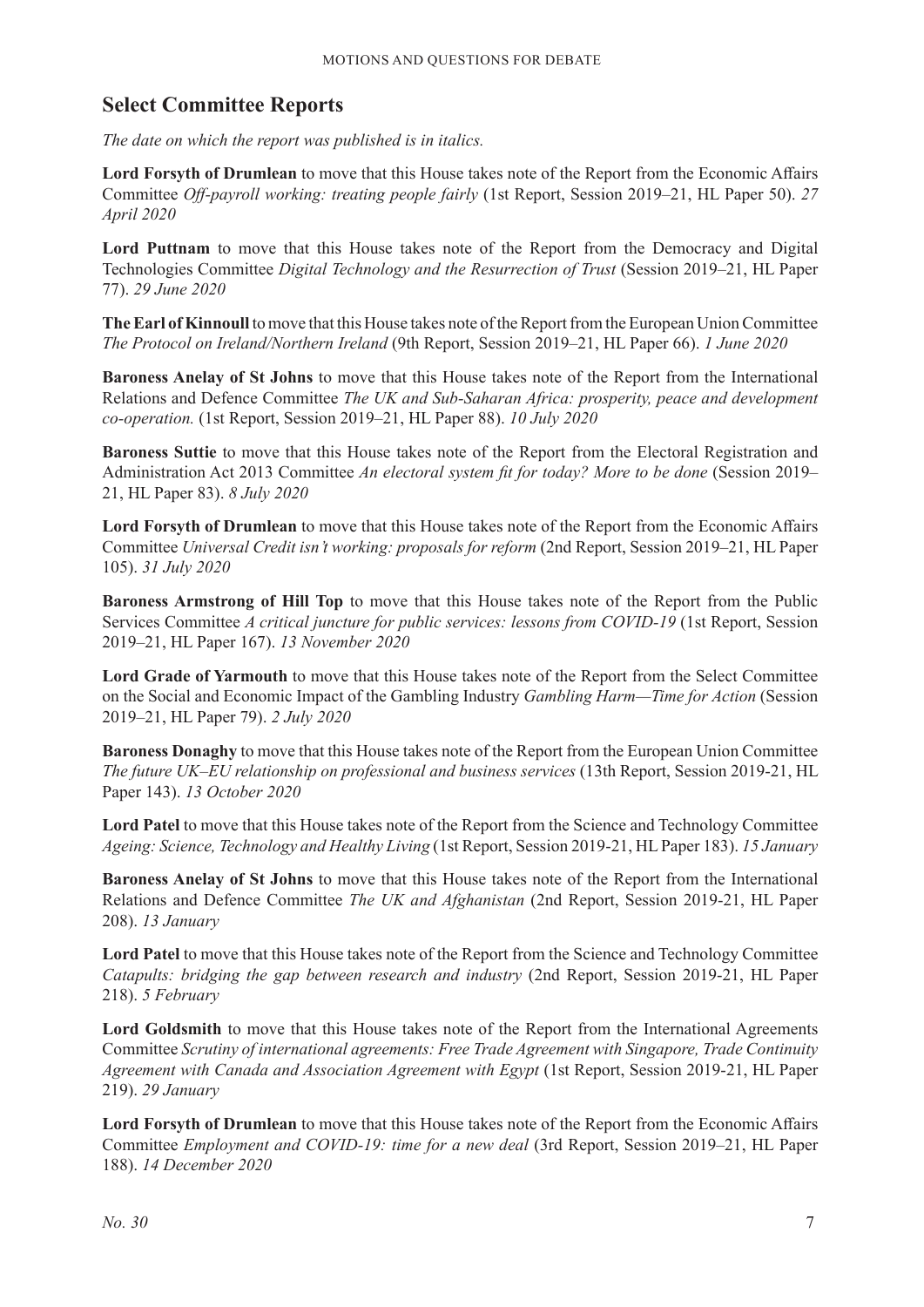**Lord Gilbert of Panteg** to move that this House takes note of the Report from the Communications and Digital Committee *Breaking News? The Future of UK Journalism* (1st Report, Session 2019–21, HL Paper 176). *27 November 2020*

**Baroness Taylor of Bolton** to move that this House takes note of the Report from the Constitution Committee *COVID-19 and the Courts* (22nd Report, Session 2019–21, HL Paper 257). *30 March*

**Baroness Andrews** to move that this House takes note of the Report from the Common Frameworks Scrutiny Committee *Common Frameworks: building a cooperative Union* (1st Report, Session 2019–21, HL Paper 259). *31 March*

**The Earl of Kinnoull** to move that this House takes note of the Report from the European Union Committee *Beyond Brexit: the institutional framework* (21st Report, Session 2019–21, HL Paper 246). *22 March*

**Lord Teverson** to move that this House takes note of the Report from the European Union Committee *Beyond Brexit: food, environment, energy and health* (22nd Report, Session 2019–21, HL Paper 247). *23 March*

**Baroness Donaghy** to move that this House takes note of the Report from the European Union Committee *Beyond Brexit: trade in services* (23rd Report, Session 2019–21, HL Paper 248). *24 March*

**Baroness Verma** to move that this House takes note of the Report from the European Union Committee *Beyond Brexit: trade in goods* (24th Report, Session 2019–21, HL Paper 249). *25 March*

**Lord Ricketts** to move that this House takes note of the Report from the European Union Committee *Beyond Brexit: policing, law enforcement and security* (25th Report, Session 2019–21, HL Paper 250). *26 March*

# **Motions Relating to Delegated Legislation**

**Baroness Bull** to move that this House regrets that the draft Calorie Labelling (Out of Home Sector) (England) Regulations 2021 will not have their intended effect of addressing concerning levels of obesity in the United Kingdom; further regrets that their introduction will have negative and damaging consequences to those living with, or at risk of developing, eating disorders; further regrets that they have not taken into account the views of experts and those with lived experience of eating disorders and do not take an integrated public health approach to obesity and eating disorders; and calls on Her Majesty's Government to commit to timely reviews of the impact of these regulations not only on obesity, but on eating disorders, as such disorders have the highest mortality rate of all mental health illnesses in the United Kingdom. *Special attention drawn to the instrument by the Secondary Legislation Scrutiny Committee, 4th Report.*

**Lord Lucas** to move that this House takes note of the draft School Admissions Code 2021 and the School Information (England) (Amendment) Regulations 2021 (SI 2021/570). *3rd Report from the Secondary Legislation Scrutiny Committee*

**Baroness D'Souza** to move that this House regrets that the Regulation of Investigatory Powers (Criminal Conduct Authorisations) (Amendment) Order 2021 (SI 2021/601) does not provide adequate safeguards on the actions of covert agents, as the Covert Human Intelligence Sources (Criminal Conduct) Act 2021 failed to include express limits on the crimes covert agents can commit; and calls on Her Majesty's Government to amend the Act to provide proper limits on, and oversight of, crimes committed by covert agents. *4th Report from the Secondary Legislation Scrutiny Committee*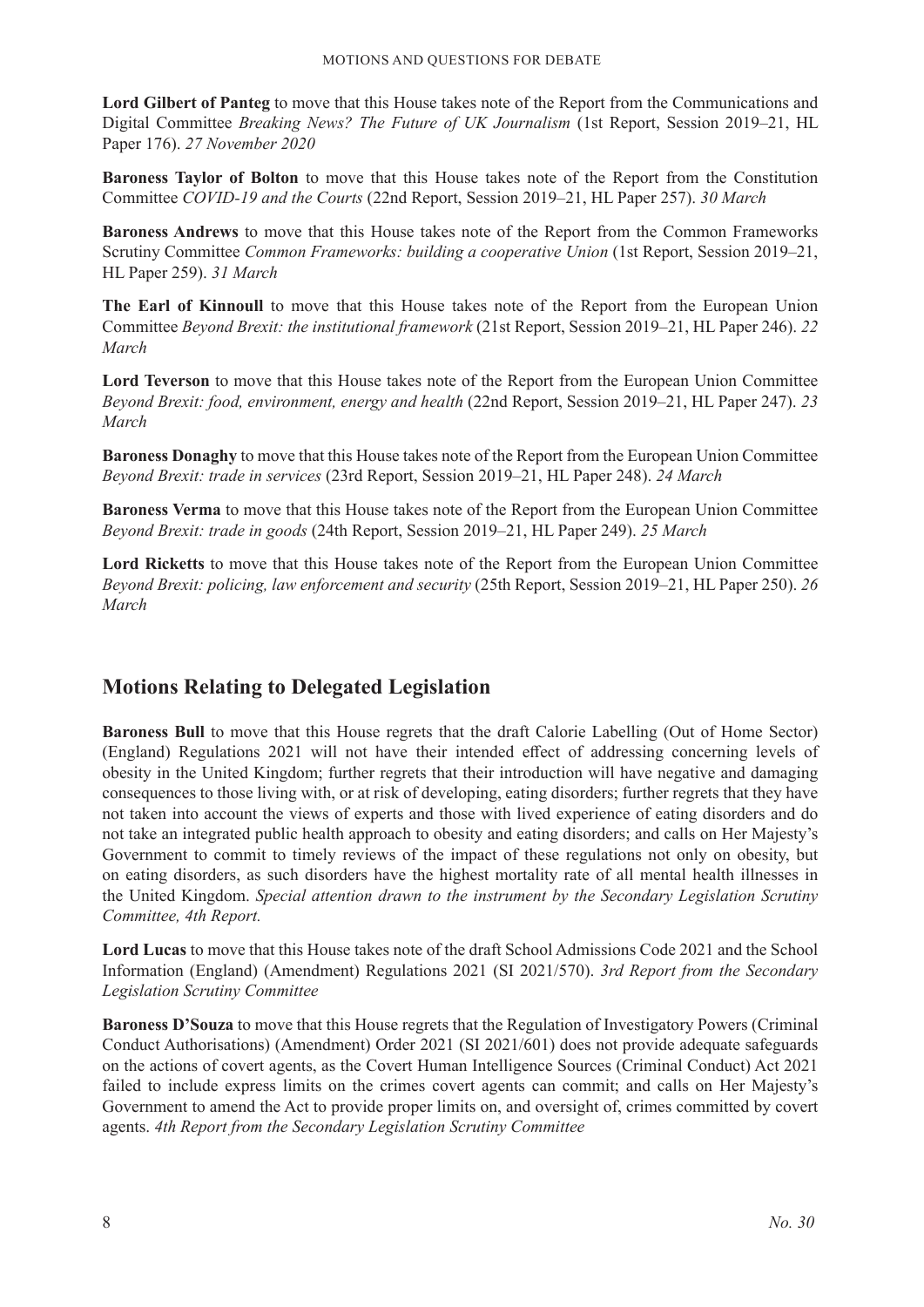†**Lord Faulkner of Worcester** to move that this House regrets that the draft Business and Planning Act 2020 (Pavement Licences) (Coronavirus) (Amendment) Regulations 2021 were not revised to take account of the evidence of the benefits of 100 per cent smoke-free pavement licences, which have been implemented over the last year in a diverse range of local authorities and which have received strong public support. *6th Report from the Secondary Legislation Scrutiny Committee*

# **Motion Relating to Treaties**

**Lord Teverson** to move that this House takes note of the Framework Agreement on Fisheries between the United Kingdom and Norway, laid before the House on 19 October 2020. *Special attention drawn by the European Union Committee, 17th Report, Session 2019–21*

# **Balloted Questions for Short Debate**

*The ballot for four Questions will close at 5pm on Tuesday 13 July and be drawn on Wednesday 14 July for debate on Thursday 22 July. Time limit 1 hour.*

**Baroness Bennett of Manor Castle** to ask Her Majesty's Government what plans they have to update the Bribery Act 2010 to address (1) domestic, and (2) international, developments in tackling (a) corruption, (b) bribery, and (c) undue use of influence. (*Ministry of Justice*)

**Lord Lingfield** to ask Her Majesty's Government what assessment they have made of the social impact of their funding of cadet forces. (*Ministry of Defence*)

**Baroness Quin** to ask Her Majesty's Government what plans they have to review their (1) immigration, and (2) visa, policies in relation to the member countries of (a) the European Union, and (2) the European Economic Area. (*Home Office*)

**Lord Dubs** to ask Her Majesty's Government what is their policy towards Iran; and what engagement they have had with the government of that country on (1) the Joint Comprehensive Plan of Action, and (2) the detention of dual nationals. (*Foreign, Commonwealth and Development Office*)

**Baroness Coussins** to ask Her Majesty's Government what assessment they have made of the impact of the COVID-19 pandemic in Latin America. (*Foreign, Commonwealth and Development Office*)

**Lord Boateng** to ask Her Majesty's Government what assessment they have made of (1) the benefits of mandatory ethnicity pay gap reporting, and (2) the joint call by the Confederation of British Industry, the Trades Union Congress, and the Equality and Human Rights Commission, for the introduction of mandatory ethnicity pay gap reporting. (*Department for Business, Energy and Industrial Strategy*)

**Lord Davies of Brixton** to ask Her Majesty's Government what assessment they have made of (1) the report by the Money and Mental Health Policy Institute *Set Up To Fail: Making it easier to get help with Universal Credit*, published on 26 May, and (2) any barriers to people with mental health problems receiving support for the management of their Universal Credit accounts. (*Department for Work and Pensions*)

**Lord Scriven** to ask Her Majesty's Government what assessment they have made of the human rights of LGBT+ people across the world; and how that assessment influences the United Kingdom's asylum system. (*Home Office*)

**Baroness Greengross** to ask Her Majesty's Government what plans they have to address the intergenerational impact of social care funding. (*Department of Health and Social Care*)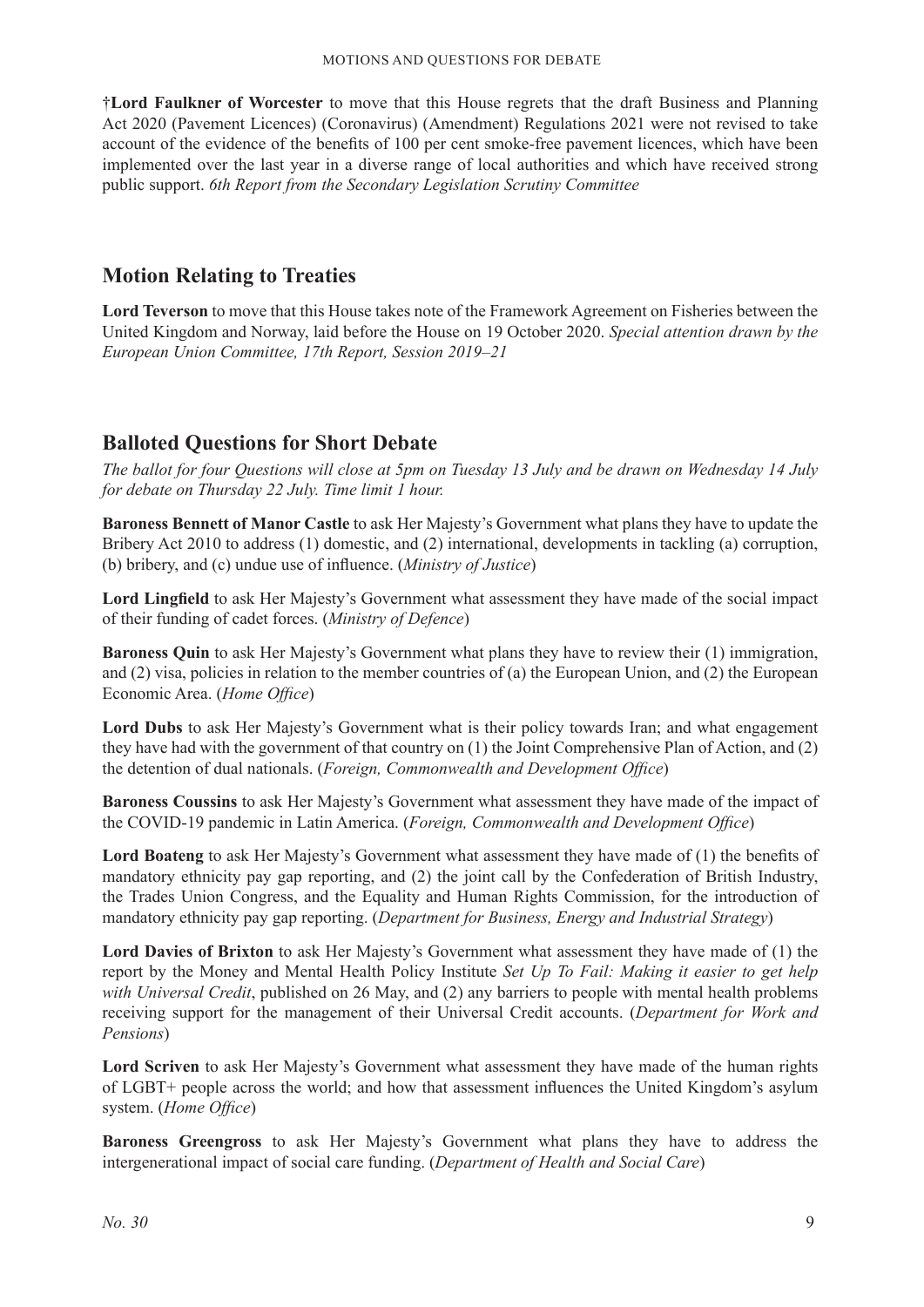**Lord Norton of Louth** to ask Her Majesty's Government what plans they have to place the House of Lords Appointments Commission on a statutory basis. (*Cabinet Office*)

**The Earl of Clancarty** to ask Her Majesty's Government what assessment they have made of the value of cultural and education exchanges for (1) students, and (2) others who may benefit from such exchanges. (*Department for Education*)

**Baroness Ritchie of Downpatrick** to ask Her Majesty's Government what steps they will take to ensure the Overseas Development Aid budget is retained at 0.7 per cent of Gross National Income in (1) this financial year, and (2) future financial years. (*Foreign, Commonwealth and Development Office*)

†**Lord Loomba** to ask Her Majesty's Government what plans they have to establish a support group to provide (1) financial support, and (2) practical help, to COVID-19 widows trying to overcome bereavement grief. (*Foreign, Commonwealth and Development Office*)

†**Lord Burnett** to ask Her Majesty's Government what assessment they have made of the impact of the policy paper *Global Britain in a Competitive Age: the Integrated Review of Security, Defence, Development and Foreign Policy*, published on 16 March, on the (1) future, and (2) funding, of the Royal Marines, including of the Future Commando Force. (*Ministry of Defence*)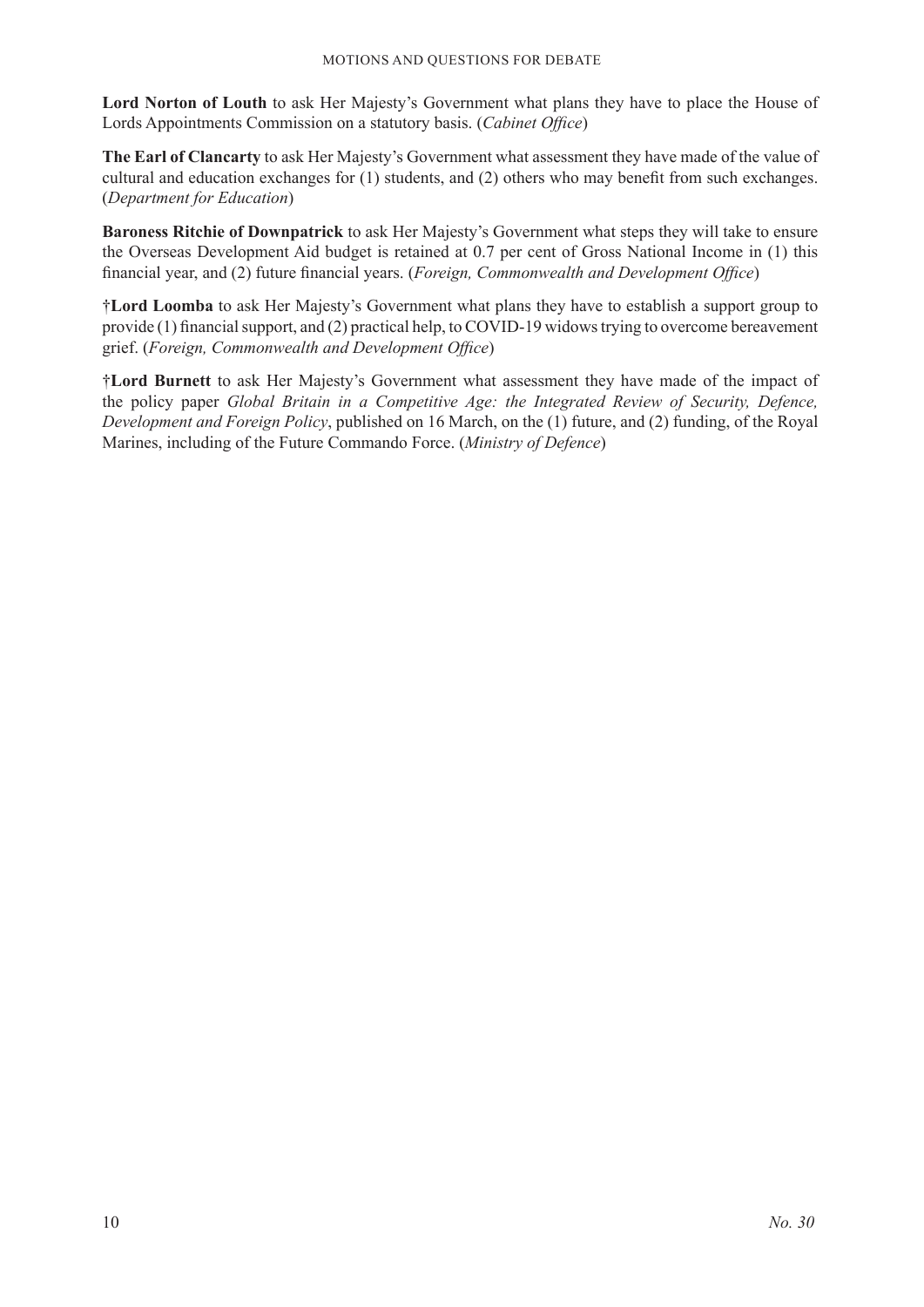# **Questions for Written Answer**

*Tabled on 6 July and due for answer by 20 July.*

**Lord Burnett** to ask Her Majesty's Government what is the cost, and over what period, for the introduction of the Royal Marines Future Commando Force. HL1753

**Lord Coaker** to ask Her Majesty's Government how many applications they have (1) received, and (2) processed, since the Afghan Relocations and Assistance Policy launched in April. HL1754

**The Lord Bishop of Durham** to ask Her Majesty's Government how many individuals have been resettled under its Vulnerable Persons Resettlement scheme since the scheme restarted. HL1755

**Lord Framlingham** to ask Her Majesty's Government what steps they are taking to ensure that every olive tree imported into the UK is inspected for disease. HL1756

**Baroness Garden of Frognal** to ask Her Majesty's Government what assessment they have made of the impact of charging awarding organisations for the approval of qualifications and the effect of this on the qualifications sector. **HL1757** 

**Baroness Helic** to ask Her Majesty's Government how many UK experts have been deployed to Ethiopia to advise on the safe collection and preservation of evidence relating to sexual violence. HL1758

**Lord Hunt of Kings Heath** to ask Her Majesty's Government, further to the recent Employment Appeal Tribunal judgment that gender critical beliefs are protected under the Equality Act 2010, what steps they are taking to ensure that female prisoners will not suffer any detriment if they profess gender critical beliefs. HL1759

**Lord Hunt of Kings Heath** to ask Her Majesty's Government, further to the Written Answer by Lord Bethell on 28 April (HL15156), what assessment they have made of their compliance with the Public Sector Equality Duty, particularly section 149 (1b) of the Equality Act 2010. HL1760

**Lord Hunt of Kings Heath** to ask Her Majesty's Government what assessment they have made of the Employment Appeals Tribunal judgment that gender critical beliefs are protected under the Equality Act 2010; and what impact that judgement will have, if any, on current female prisoners in relation to biologically male transgender prisoners. HL1761

**Baroness Masham of Ilton** to ask Her Majesty's Government how many military personnel are (1) not yet vaccinated against COVID-19, and (2) currently having to isolate. HL1762

**Baroness Masham of Ilton** to ask Her Majesty's Government what assessment they have made of the worst case scenario for flu deaths ahead of the  $2021-22$  winter flu season. HL1763

**Baroness Masham of Ilton** to ask Her Majesty's Government what assessment they have made of the impact the 2019–20 winter flu season on the UK economy. HL1764

**Baroness Masham of Ilton** to ask Her Majesty's Government what steps they are taking to expand flu testing, including through (1) at-home testing, and (2) testing in the community, in 2021–22. HL1765

**Baroness Masham of Ilton** to ask Her Majesty's Government what assessment they have made of the efficacy of the current pathway to test and treat influenza. HL1766

**Baroness Randerson** to ask Her Majesty's Government why the White Cliffs Site for the Inland Border facility is being reduced to 25 per cent of its original size; and what plans they have to sell off the rest of the site. HL1767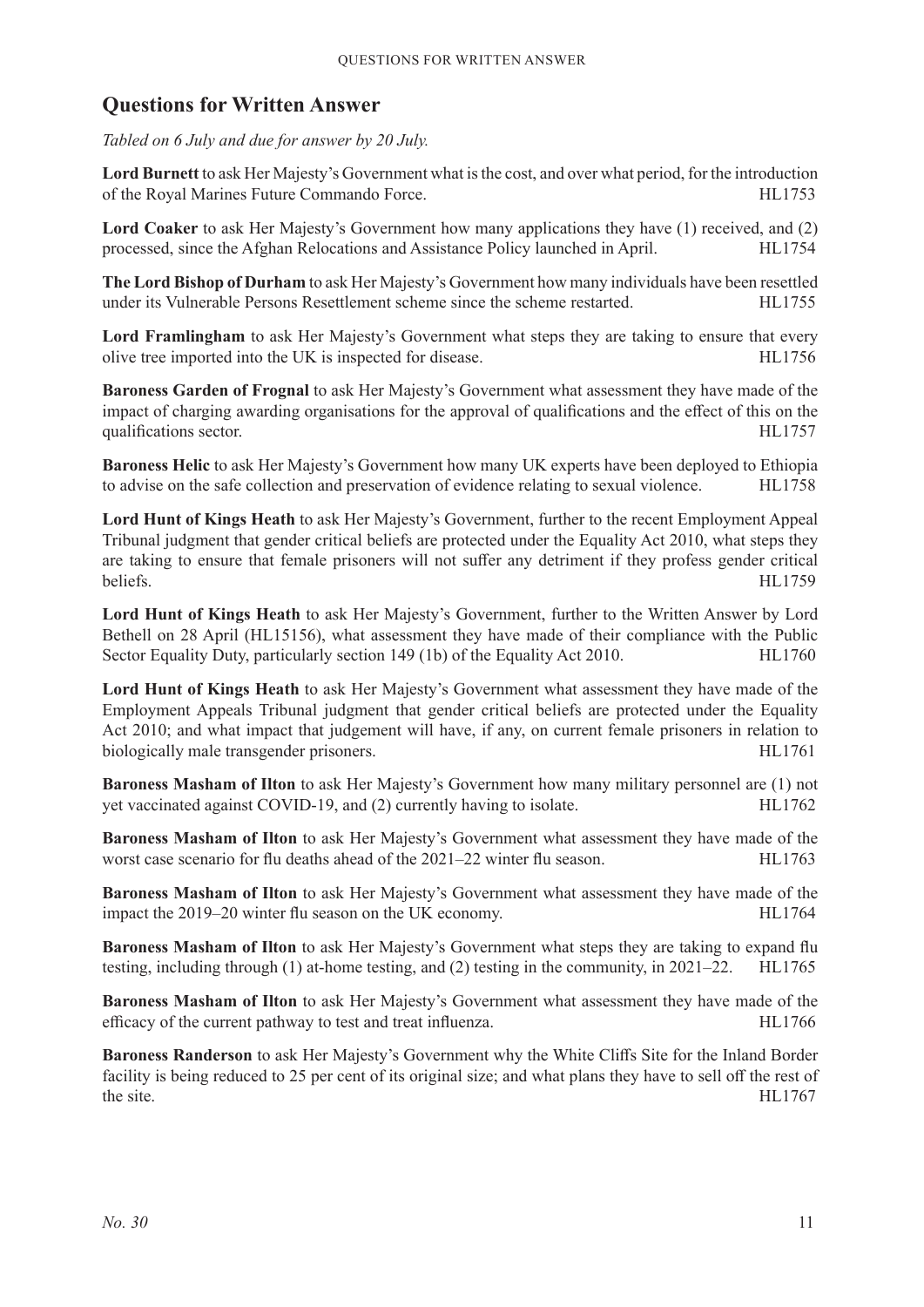**Baroness Randerson** to ask Her Majesty's Government, further to the reduction in the planned size of the Inland Border Facility at the White Cliffs Site, whether they still expect that the North Downs Way will need to be rerouted; and if so, (1) when they expect construction at that site to commence, and (2) why it has not already begun. HL1768

**Baroness Randerson** to ask Her Majesty's Government whether they intend to undertake works to mitigate the impact of lighting at the Sevington Inland Border facility. HL1769

**Baroness Randerson** to ask Her Majesty's Government why the Department for Environment, Food and Rural Affairs are no longer planning to carry out animal checks at the White Cliffs Site; and where they plan to locate a suitable facility for such checks. HL1770

**Lord Roberts of Llandudno** to ask Her Majesty's Government what assessment they have made of the accuracy of the NHS COVID-19 contact tracing app in identifying close contacts with people who test positive for the virus. HL1771

**Lord Storey** to ask Her Majesty's Government what are the recycling rates of (1) London, and (2) the core cities of England; and what steps they are taking to improve the rates of the poorest performing cities.

HL1772

**Lord Storey** to ask Her Majesty's Government what assessment they have made of the number of hospitalisations and deaths from COVID-19 before restrictions would need to be implemented again.

HL1773

**Baroness Sugg** to ask Her Majesty's Government when the International Development strategy will be published; and what plans they have to consult (1) non-governmental organisations, and (2) Parliament, in the development of that strategy. HL1774

**Baroness Sugg** to ask Her Majesty's Government whether they are developing new frameworks for working on open societies, conflict and multilateralism; if so when they will be published; and what plans they have to consult (1) non-governmental organisations, and (2) Parliament, in the development of such frameworks. HL1775

**Lord Taylor of Warwick** to ask Her Majesty's Government what assessment they have made of the report by British Future *Our Chance to Reconnect,* published in March; and what steps they are taking to make it easier for people to volunteer in their local community. HL1776

**Lord Taylor of Warwick** to ask Her Majesty's Government what assessment they have made of the report by London First *Central Government's Role in Helping London Drive Recovery,* published in May; and what plans they have to introduce a London Careers Service to provide tailored and flexible support to (1) young Londoners transitioning from education to employment, and (2) adults who have been displaced as a result of the pandemic. HL1777

**Lord Taylor of Warwick** to ask Her Majesty's Government what assessment they have made of the survey by People 1st International *Future Talent in Hospitality*, published in June; and what steps they are taking to assist hospitality students to pursue a career in the industry. HL1778

**Lord Taylor of Warwick** to ask Her Majesty's Government what assessment they have made of the total cost to employers of retaining employees who are currently using the Coronavirus Job Retention Scheme once the scheme ends. HL1779

**Lord Truscott** to ask Her Majesty's Government, further to the Written Answer by Baroness Goldie on 6 July (HL 1576) and her remarks on 30 June (HL Deb, col 793) that HMS Defender was "conducting an innocent passage through a stretch of water open to international navigation", what military operation HMS Defender was engaged in on the Black Sea on 23 June. HL1780

**Lord Tyrie** to ask Her Majesty's Government what consideration they have given to requiring all political parties represented in the House of Commons to publish party membership numbers. HL1781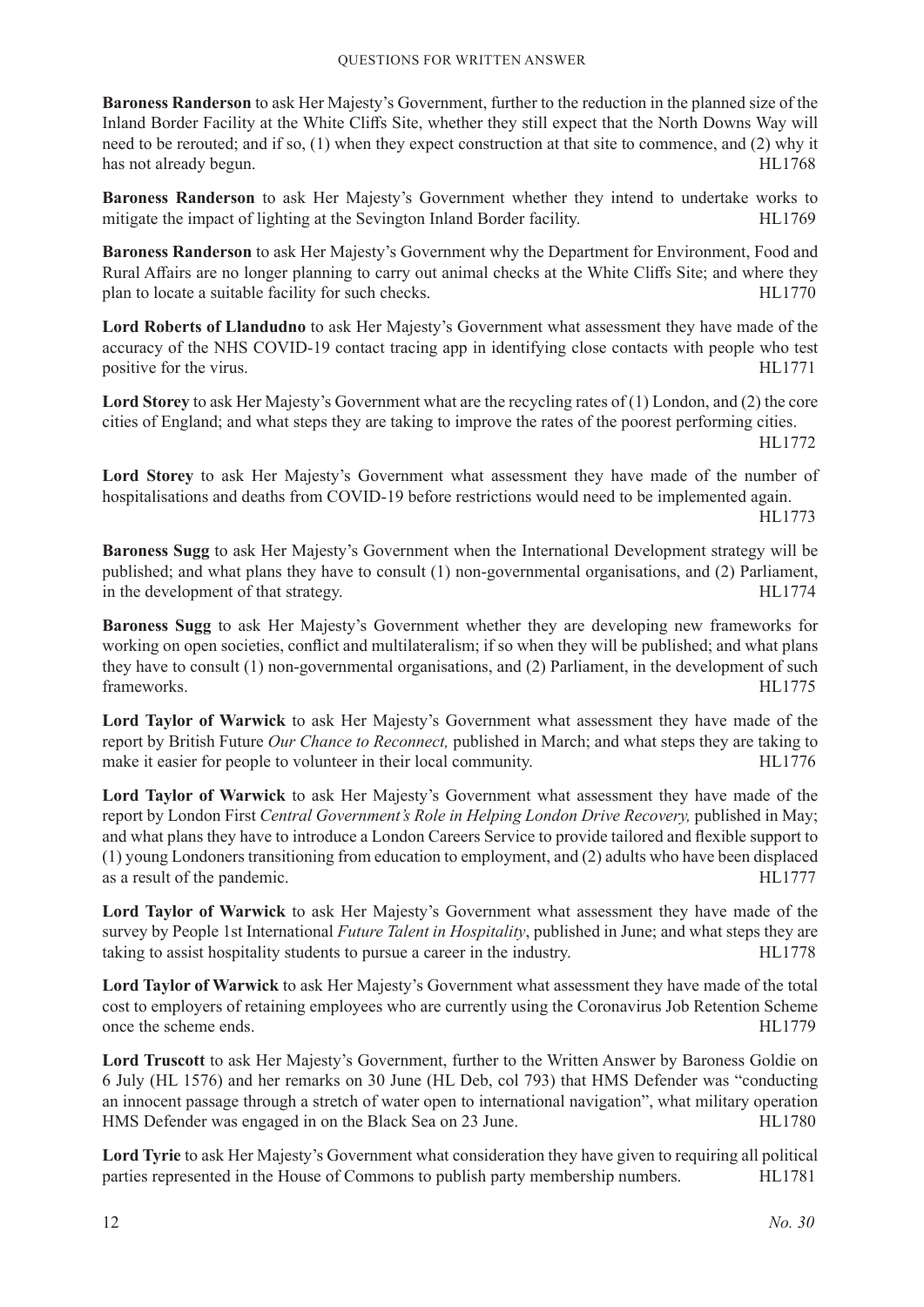# **Questions unanswered after 10 working days**

*The questions asked on the dates shown in bold were due for answer by the dates in brackets. The government department responsible for answering each question is shown in square brackets.*

**12 May** (26 May) HL128 Lord Alton of Liverpool [Department of Health and Social Care]

**26 May** (10 June) HL606 Baroness Bull [Department of Health and Social Care] HL607 Baroness Bull [Department of Health and Social Care]

**7 June** (21 June) HL747 Baroness Healy of Primrose Hill [Department of Health and Social Care] HL756 Lord Hunt of Kings Heath [Department of Health and Social Care]

**8 June** (22 June) HL897 Lord Strasburger [Department of Health and Social Care] HL898 Lord Strasburger [Department of Health and Social Care]

**9 June** (23 June)

HL965 Lord Robathan [Department of Health and Social Care] HL969 Lord Scriven [Department of Health and Social Care] HL929 Lord Browne of Belmont [Department of Health and Social Care]

**10 June** (24 June) HL1025 Lord Scriven [Department of Health and Social Care]

**14 June** (28 June) HL1088 Lord Strasburger [Department of Health and Social Care]

**15 June** (29 June) HL1106 Baroness Bonham-Carter of Yarnbury [Department for Digital, Culture, Media and Sport]

**21 June** (5 July) HL1267 Lord Scriven [Department of Health and Social Care] HL1261 Baroness Ritchie of Downpatrick [Department for International Development] HL1268 Lord Scriven [Department of Health and Social Care]

**22 June** (6 July) HL1331 Lord Taylor of Warwick [Department of Health and Social Care]

*Number of questions allocated to each department which are unanswered after 10 working days*

Department for Digital, Culture, Media and Sport (1)

Department for International Development (1)

Department of Health and Social Care (15)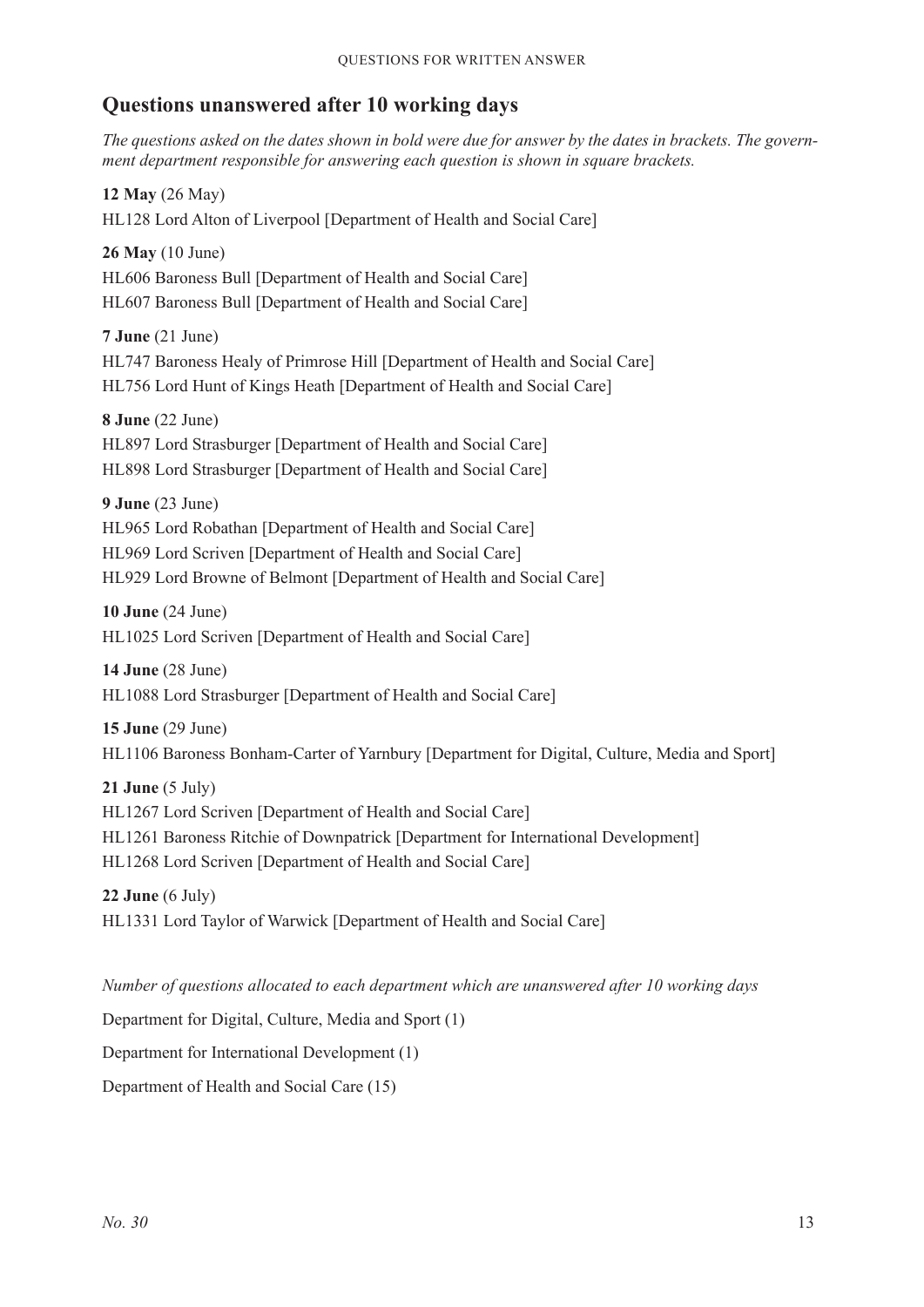# **Bills in Progress**

|                                                                                | <b>Type of Bill</b> | To be<br>considered |
|--------------------------------------------------------------------------------|---------------------|---------------------|
| <b>Waiting for Second Reading</b>                                              |                     |                     |
| Supply and Appropriation (Main Estimates) Bill (Supply Bill)                   | Government          |                     |
| Elderly Social Care (Insurance) Bill [HL]                                      | Private Member's    | 16 July             |
| Organ Tourism and Cadavers on Display Bill [HL]                                | Private Member's    | 16 July             |
| Education (Environment and Sustainable Citizenship) Bill [HL]                  | Private Member's    | 16 July             |
| Assisted Dying Bill [HL]                                                       | Private Member's    |                     |
| Status of Workers Bill [HL]                                                    | Private Member's    |                     |
| Education (Assemblies) Bill [HL]                                               | Private Member's    |                     |
| Age Assurance (Minimum Standards) Bill [HL]                                    | Private Member's    |                     |
| House of Lords (Hereditary Peers) (Abolition of By-Elections)<br>Bill [HL]     | Private Member's    |                     |
| Sewage (Inland Waters) Bill [HL]                                               | Private Member's    |                     |
| Refugees (Family Reunion) Bill [HL]                                            | Private Member's    |                     |
| Onshore Wind Bill [HL]                                                         | Private Member's    |                     |
| Advanced Research and Invention Agency Bill                                    | Government          |                     |
| Coroners (Determination of Suicide) Bill [HL]                                  | Private Member's    |                     |
| Digital Economy Act 2017 (Commencement of Part 3) Bill [HL]                    | Private Member's    |                     |
| Game Birds (Cage Breeding) Bill [HL]                                           | Private Member's    |                     |
| Representation of the People (Young People's Enfranchisement)<br>Bill [HL]     | Private Member's    |                     |
| Cigarette Stick Health Warnings Bill [HL]                                      | Private Member's    |                     |
| Office for Demographic Change Bill [HL]                                        | Private Member's    |                     |
| Age of Criminal Responsibility Bill [HL]                                       | Private Member's    |                     |
| Modern Slavery (Amendment) Bill [HL]                                           | Private Member's    |                     |
| Digital Economy Act 2017 (Amendment) Bill [HL]                                 | Private Member's    |                     |
| Front-loaded Child Benefit Bill [HL]                                           | Private Member's    |                     |
| Constitutional Convention Bill [HL]                                            | Private Member's    |                     |
| Marriage Act 1949 (Amendment) Bill [HL]                                        | Private Member's    |                     |
| Certificate of Loss Bill [HL]                                                  | Private Member's    |                     |
| Monken Hadley Common Bill                                                      | Private             |                     |
| Police, Crime, Sentencing and Courts Bill                                      | Government          |                     |
| <b>Referred to a Second Reading Committee</b>                                  |                     |                     |
| Charities Bill [HL] (Law Commission Bill)                                      | Government          | 7 July              |
| <b>Committed to a Grand Committee</b>                                          |                     |                     |
| Animal Welfare (Sentience) Bill [HL]                                           | Government          |                     |
| Telecommunications (Security) Bill                                             | Government          | 13 July             |
| <b>Committed to a Committee of the Whole House</b>                             |                     |                     |
| <b>Environment Bill</b>                                                        | Government          | 7 July              |
| Skills and Post-16 Education Bill [HL]                                         | Government          | 15 July             |
| Wellbeing of Future Generations Bill [HL] (Queen's consent to be<br>signified) | Private Member's    |                     |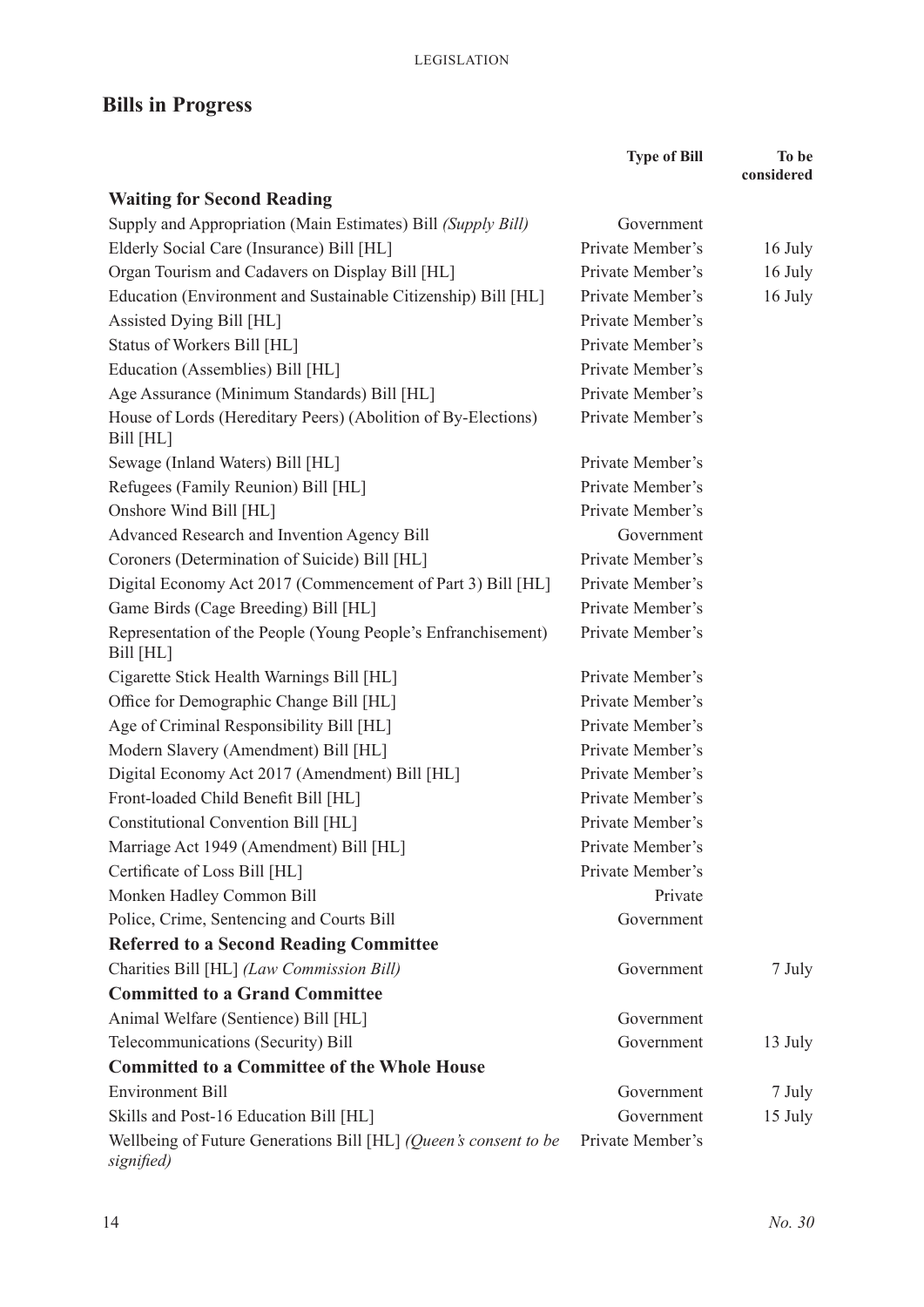| Office of the Whistleblower Bill [HL]                    | Private Member's |  |
|----------------------------------------------------------|------------------|--|
| Higher Education Cheating Services Prohibition Bill [HL] | Private Member's |  |
| <b>Waiting for Report</b>                                |                  |  |
| Leasehold Reform (Ground Rent) Bill [HL]                 | Government       |  |
| Professional Qualifications Bill [HL]                    | Government       |  |
| Dormant Assets Bill [HL]                                 | Government       |  |
| <b>Sent to the Commons</b>                               |                  |  |
| Highgate Cemetery Bill                                   | Private          |  |

# **Statutory Instruments in Progress**

# **Affirmative Instruments waiting for consideration by the Joint Committee on Statutory Instruments**

Corporate Insolvency and Governance Act 2020 (Coronavirus) (Extension of the Relevant Period) (No. 2) Regulations 2021 *8th Report from the Secondary Legislation Scrutiny Committee. Approval period ends 9 September*

Draft Health and Social Care Act 2008 (Regulated Activities) (Amendment) (Coronavirus) Regulations 2021 *Draft Health and Social Care Act 2008 (Regulated Activities) (Amendment) (Coronavirus) Regulations 2021 Special attention drawn to the instrument by the Secondary Legislation Scrutiny Committee, 8th Report.*

Draft Pensions Regulator (Employer Resources Test) Regulations 2021

Draft Ecodesign for Energy-Related Products and Energy Information (Lighting Products) Regulations 2021

Draft Ecodesign for Energy-Related Products and Energy Information (Amendment) Regulations 2021

Draft Merchant Shipping (Prevention of Air Pollution from Ships) (Amendment) Regulations 2021

Draft Organics (Equivalence and Control Bodies Listing) (Amendment) Regulations 2021

#### **Affirmative Instruments waiting for Affirmative Resolution**

Draft Hunting Act 2004 (Exempt Hunting) (Amendment) Order 2015 *Special attention drawn to the instrument by the Secondary Legislation Scrutiny Committee, 7th Report, Session 2015–16*

Draft Trade Union (Deduction of Union Subscriptions from Wages in the Public Sector) Regulations 2017 *Special attention drawn to the instrument by the Secondary Legislation Scrutiny Committee, 29th Report, Session 2016–17*

Draft International Waste Shipments (Amendment) (EU Exit) Regulations 2021 *41st Report from the Secondary Legislation Scrutiny Committee, Session 2019–21*

Draft Cat and Dog Fur (Control of Movement etc.) (EU Exit) Regulations 2021 *Special attention drawn to the instrument by the Joint Committee on Statutory Instruments, 43rd Report, Session 2019–21*

Draft Coronavirus Act 2020 (Early Expiry) Regulations 2021 *1st Report from the Secondary Legislation Scrutiny Committee*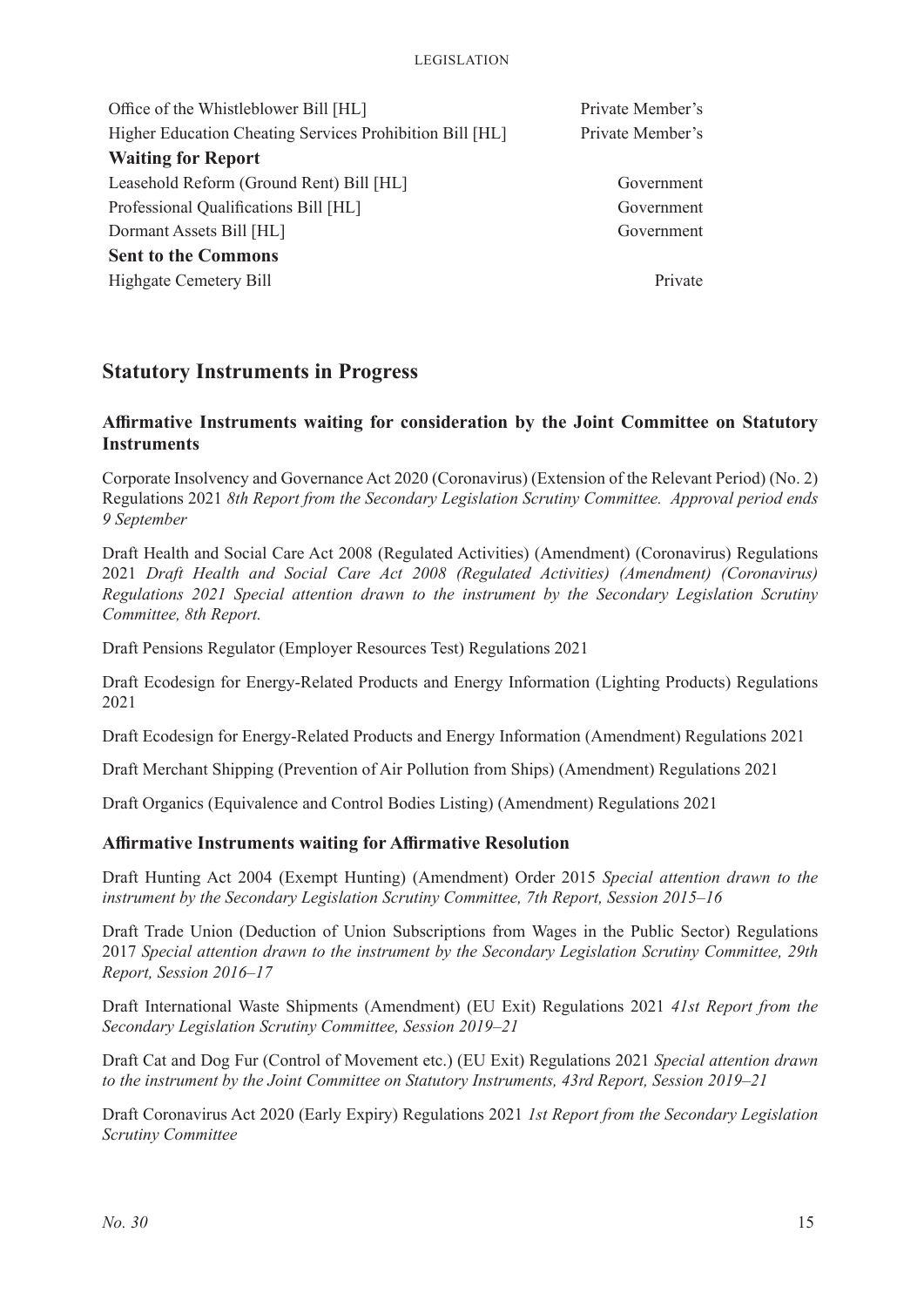Draft Calorie Labelling (Out of Home Sector) (England) Regulations 2021 *Special attention drawn to the instrument by the Secondary Legislation Scrutiny Committee, 4th Report*

Draft Health Security (EU Exit) Regulations 2021 *6th Report from the Secondary Legislation Scrutiny Committee*

Draft Alcohol Licensing (Coronavirus) (Regulatory Easements) (Amendment) Regulations 2021 *5th Report from the Secondary Legislation Scrutiny Committee*

Draft Business and Planning Act 2020 (Pavement Licences) (Coronavirus) (Amendment) Regulations 2021 *6th Report from the Secondary Legislation Scrutiny Committee (8 July)*

Draft Environmental Authorisations (Scotland) Regulations 2018 (Consequential Modifications) Order 2021

Draft Occupational Pension Schemes (Climate Change Governance and Reporting) Regulations 2021

Draft Road Vehicle Carbon Dioxide Emission Performance Standards (Cars and Vans) (Amendment) (EU Exit) Regulations 2021 (*8 July*)

Draft Market Surveillance (Northern Ireland) Regulations 2021 *6th Report from the Secondary Legislation Scrutiny Committee (8 July)*

Draft Bank of England Act 1998 (Macro-prudential Measures) (Amendment) Order 2021 (*8 July*)

Draft European Union and European Atomic Energy Community (Immunities and Privileges) Order 2021 *Special attention drawn to the instrument by the Joint Committee on Statutory Instruments, 7th Report (8 July)*

Draft Fisheries Act 2020 (Scheme for Financial Assistance) (England) Regulations 2021 *7th Report from the Secondary Legislation Scrutiny Committee*

Draft European Union (Future Relationship) Act 2020 (References to the Trade and Cooperation Agreement) Regulations 2021 *7th Report from the Secondary Legislation Scrutiny Committee*

Draft Medical Devices (Northern Ireland Protocol) Regulations 2021 (*12 July*)

Draft Medical Devices (Coronavirus Test Device Approvals) (Amendment) Regulations 2021 *Special attention drawn to the instrument by the Secondary Legislation Scrutiny Committee, 8th Report. (12 July)*

Draft Electricity Capacity (Amendment) Regulations 2021

Draft Motor Fuel (Composition and Content) and the Biofuel (Labelling) (Amendment) (No. 2) Regulations 2021 *Special attention drawn to the instrument by the Secondary Legislation Scrutiny Committee, 8th Report. (12 July)*

Draft Occupational Pension Schemes (Administration, Investment, Charges and Governance) (Amendment) Regulations 2021

Draft Railway (Licensing of Railway Undertakings) (Amendment) Regulations 2021 *8th Report from the Secondary Legislation Scrutiny Committee (12 July)*

#### **Negative Instruments**

Early Years Foundation Stage (Miscellaneous Amendments) and Childcare Fees (Amendment) Regulations 2021 *Special attention drawn to the instrument by the Secondary Legislation Scrutiny Committee, 53rd Report, Session 2019–21. Praying time expired 11 June. (13 July)*

Draft School Admissions Code 2021 *3rd Report from the Secondary Legislation Scrutiny Committee. Disapproval period ends 1 July.*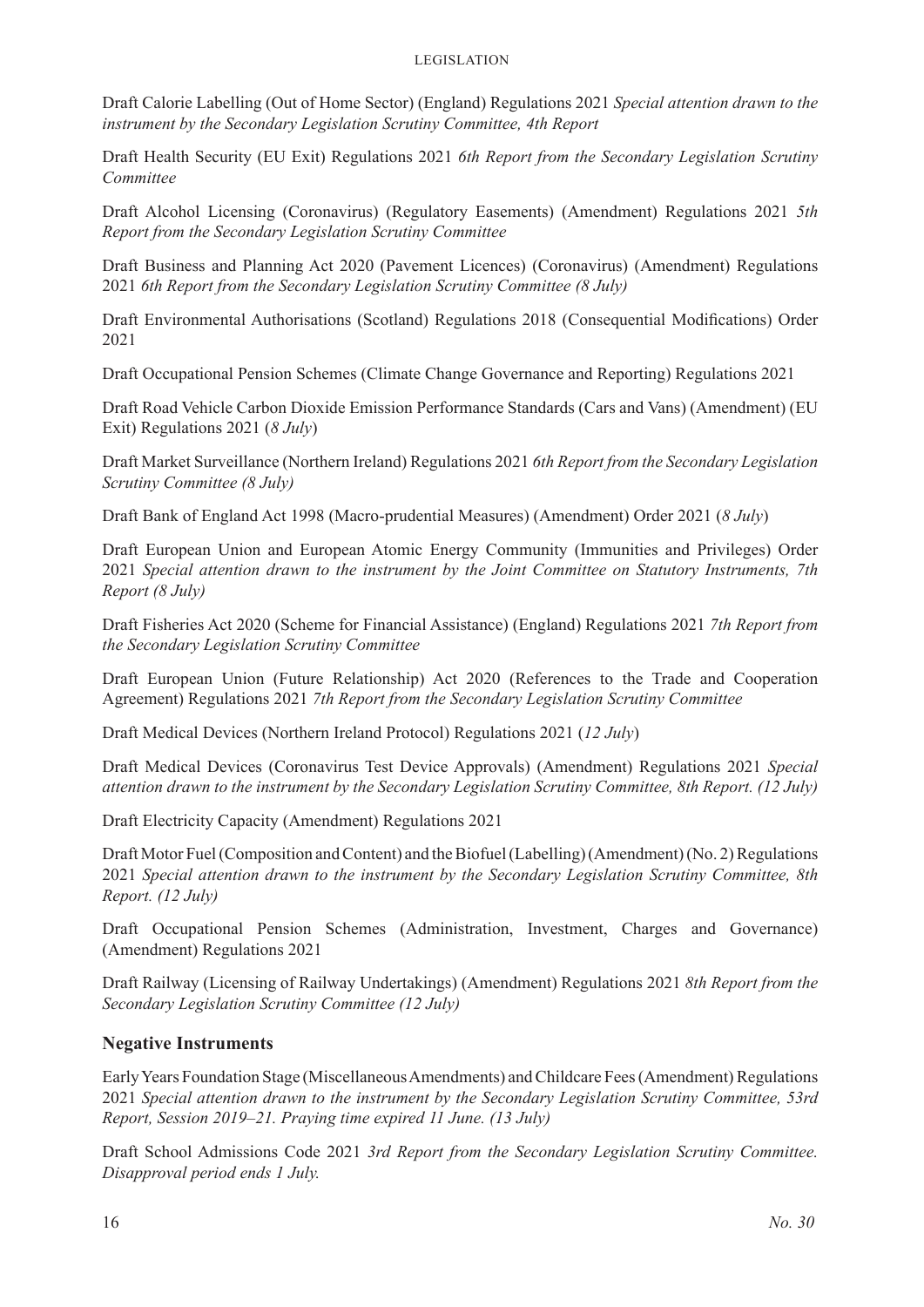School Information (England) (Amendment) Regulations 2021 *3rd Report from the Secondary Legislation Scrutiny Committee. Praying time expired 1 July.*

Merchant Shipping (Cargo Ship) (Bilge Alarm) Regulations 2021 *4th Report from the Secondary Legislation Scrutiny Committee. Praying time expires 12 July. (13 July)*

Regulation of Investigatory Powers (Criminal Conduct Authorisations) (Amendment) Order 2021 *4th Report from the Secondary Legislation Scrutiny Committee. Praying time expires 13 July.*

Food (Amendment and Transitional Provisions) (England) Regulations 2021 *4th Report from the Secondary Legislation Scrutiny Committee. Praying time expires 13 July.*

Agricultural Holdings (Requests for Landlord's Consent or Variation of Terms and the Suitability Test) (England) Regulations 2021 *4th Report from the Secondary Legislation Scrutiny Committee. Praying time expires 13 July.*

Town and Country Planning (Control of Advertisements) (England) (Amendment) Regulations 2021 *4th Report from the Secondary Legislation Scrutiny Committee. Praying time expires 15 July.*

Child Benefit (General) (Coronavirus) (Amendment) Regulations 2021 *4th Report from the Secondary Legislation Scrutiny Committee. Praying time expires 15 July.*

Health Protection (Coronavirus, Testing Requirements and Standards) (England) (Amendment) Regulations 2021 *Special attention drawn to the instrument by the Secondary Legislation Scrutiny Committee, 5th Report. Praying time expires 17 July.*

Common Organisation of the Markets in Agricultural Products (Transitional Arrangements) (Amendment) Regulations 2021 *5th Report from the Secondary Legislation Scrutiny Committee. Praying time expires 13 July.*

Health Protection (Coronavirus, International Travel and Operator Liability) (England) (Amendment) (No. 2) Regulations 2021 *5th Report from the Secondary Legislation Scrutiny Committee. Praying time expires 16 July.*

Sea Fisheries (Amendment etc) Regulations 2021 *Special attention drawn to the instrument by the Secondary Legislation Scrutiny Committee, 6th Report. Praying time expires 19 July.*

Insolvency (England and Wales) (Amendment) Rules 2021 *6th Report from the Secondary Legislation Scrutiny Committee. Praying time expires 17 July.*

Insolvency Proceedings (Monetary Limits) (Amendment) Order 2021 *6th Report from the Secondary Legislation Scrutiny Committee. Praying time expires 17 July.*

Hydrocarbon Oil Duties (Reliefs for Electricity Generation) (Amendment and Modification) Regulations 2021 *6th Report from the Secondary Legislation Scrutiny Committee. Praying time expires 17 July.*

Queen Elizabeth II Conference Centre Trading Fund (Variation) Order 2021 *6th Report from the Secondary Legislation Scrutiny Committee. Praying time expires 17 July.*

Official Controls (Temporary Measures) (Coronavirus) (Amendment) (No. 2) Regulations 2021 *6th Report from the Secondary Legislation Scrutiny Committee. Praying time expires 17 July.*

Gambling (Operating Licence and Single-Machine Permit Fees) (Amendment) Regulations 2021 *7th Report from the Secondary Legislation Scrutiny Committee. Praying time expires 6 September.*

Town and Country Planning (Development Management Procedure and Section 62A Applications) (England) 2021 *Special attention drawn to the instrument by the Secondary Legislation Scrutiny Committee, 8th Report. Praying time expires 16 September.*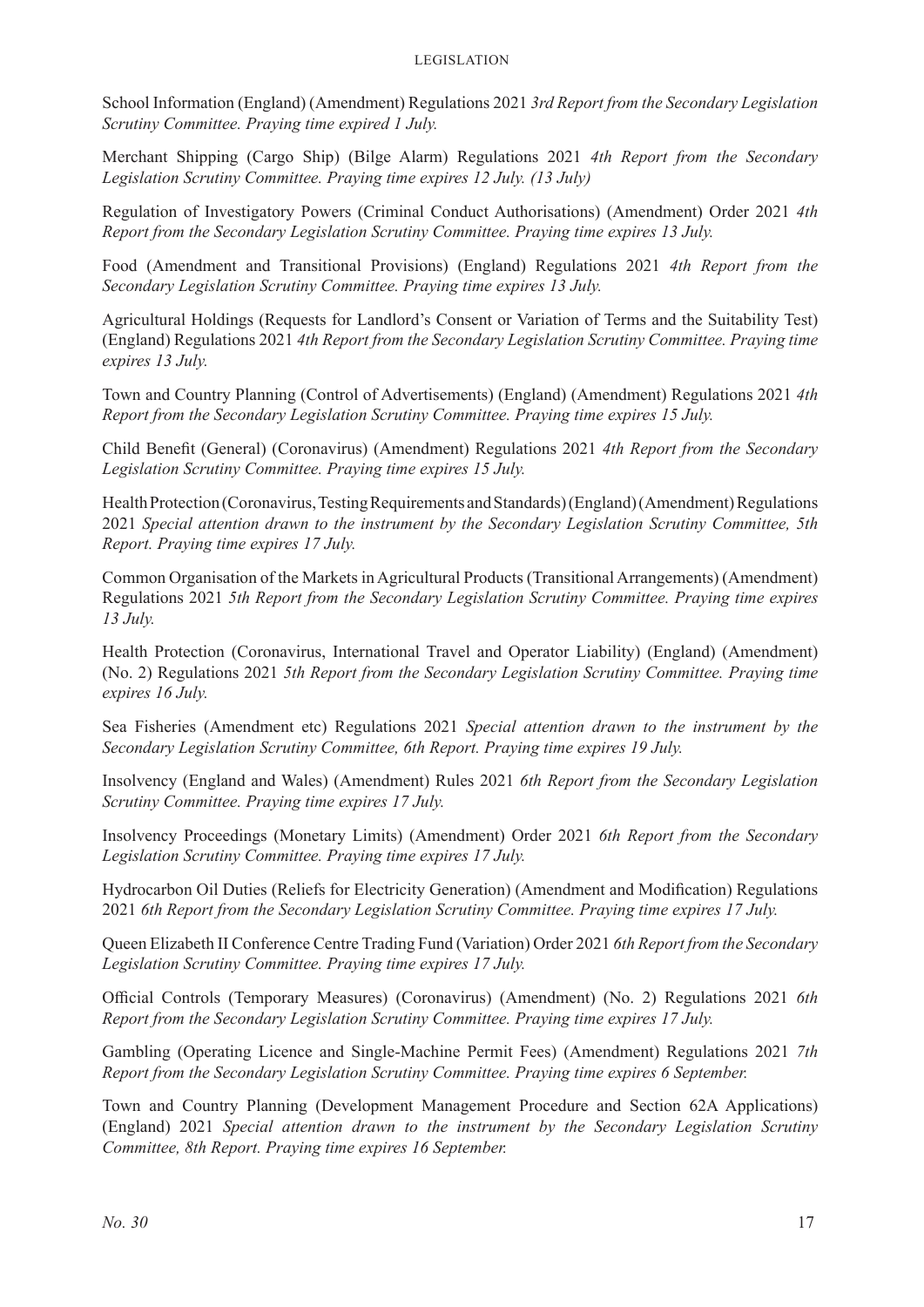Health Protection (Coronavirus, International Travel and Operator Liability) (England) (Amendment) (No. 3) Regulations 2021 *8th Report from the Secondary Legislation Scrutiny Committee. Praying time expires 13 September.*

Health Protection (Coronavirus, International Travel and Operator Liability) (England) (Amendment) (No. 4) Regulations 2021 *8th Report from the Secondary Legislation Scrutiny Committee. Praying time expires 20 September.*

Business Tenancies (Protection from Forfeiture: Relevant Period) (Coronavirus) (England) (No. 2) Regulations 2021 *8th Report from the Secondary Legislation Scrutiny Committee. Praying time expires 16 September.*

Prosecution of Offences Act 1985 (Specified Proceedings) (Coronavirus) (Amendment) (No. 2) Order 2021 *8th Report from the Secondary Legislation Scrutiny Committee. Praying time expires 13 September.*

Draft Revision of the Highway Code Rules to improve safety for drivers using Motorway and high-speed roads *8th Report from the Secondary Legislation Scrutiny Committee.*

# **Proposed Negative Statutory Instruments laid under the European Union (Withdrawal) Act 2018**

REACH etc. (Amendment) Regulations 2021 *Sifting period expires: 20 July*

Medical Devices (Amendment) (EU Exit) Regulations 2021 *Sifting period expires: 20 July*

Human Medicines (Amendment) (EU Exit) Regulations 2021 *Sifting period expires: 22 July*

# **Treaties before the House**

Protocol amending the Agreement between the United Kingdom and Japan for Co-operation in the Peaceful Uses of Nuclear Energy *Scrutiny period expires: 13 July*

Agreement between the United Kingdom and the Republic of Estonia concerning the Protection of Classified Information *Scrutiny period expires: 22 July*

Protocol of amendments to the Agreement of 15 July 1986 between the United Kingdom and the Soviet Union concerning the Prevention of Incidents at Sea beyond the Territorial Sea *Scrutiny period expires: 22 July*

Agreement between the United Kingdom and the Swiss Confederation on the Mutual Recognition of their Authorised Economic Operator Programmes *Scrutiny period expires: 22 July*

Agreement between the United Kingdom and the Republic of Latvia concerning the Protection of Classified Information *Scrutiny period expires: 6 September*

Agreement between the United Kingdom and the Kingdom of Belgium concerning the Protection of Classified Information *Scrutiny period expires: 10 September*

Agreement between the United Kingdom and the Italian Republic concerning the Protection of Classified Information *Scrutiny period expires: 14 September*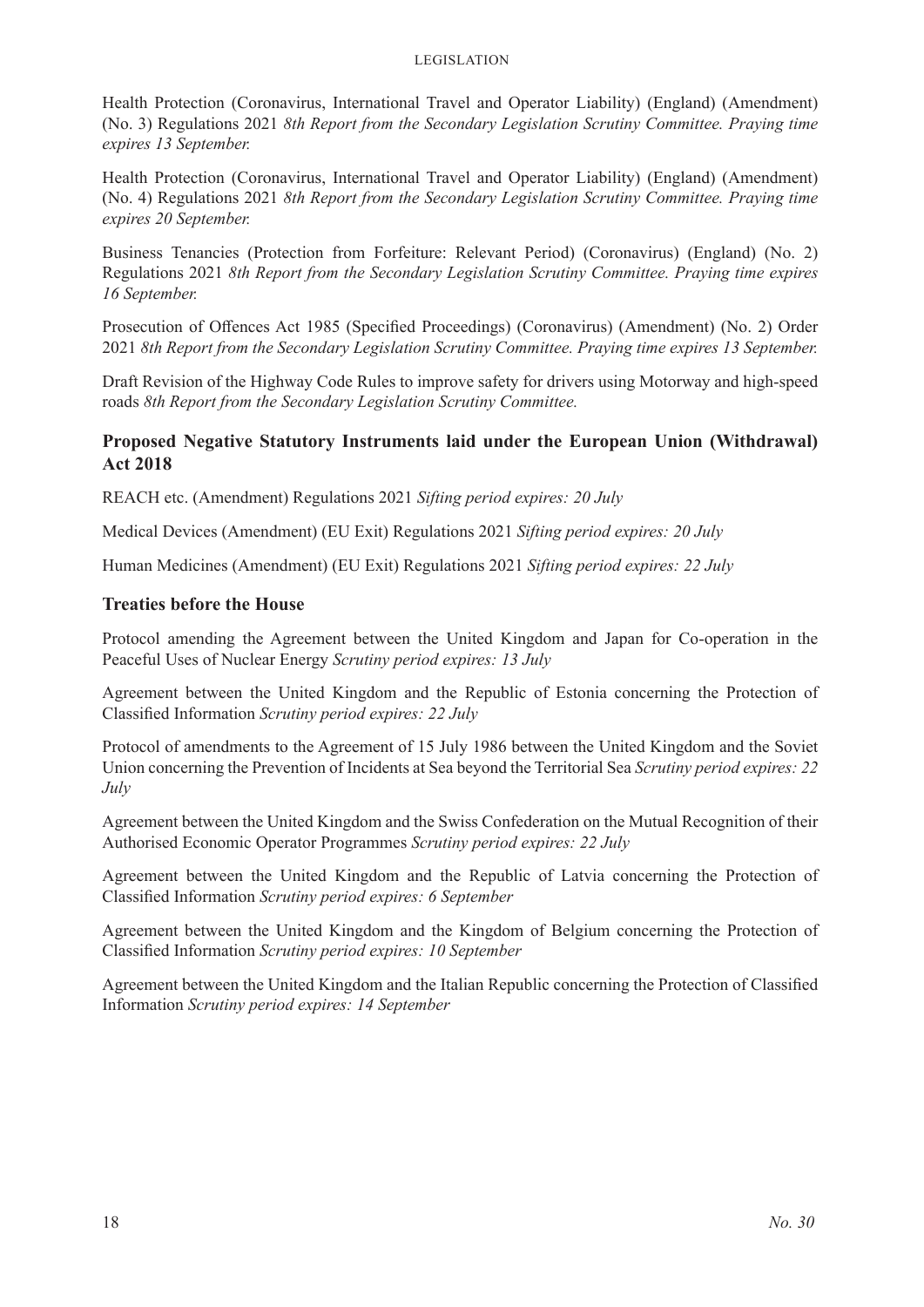# **Committees**

*Only the next meeting of each Committee is listed below. Further details of these meetings, and of planned further meetings, may be found in the House of Lords Committees Weekly Bulletin. Meetings are hybrid where a Committee Room is listed*

| <b>Wednesday 7 July</b>                              |                              |                    |
|------------------------------------------------------|------------------------------|--------------------|
| <b>Constitution Committee</b>                        | Virtual meeting              | 10.00am            |
| <b>International Relations and Defence Committee</b> | Virtual meeting              | 10.00am            |
| Risk Assessment and Risk Planning Committee          | Virtual meeting              | 10.00am            |
| <b>Public Services Committee</b>                     | Virtual meeting<br>(webcast) | 3.00pm             |
| National Plan for Sport and Recreation Committee     | Virtual meeting<br>(webcast) | 3.30pm             |
| <b>Statutory Instruments (Joint Committee)</b>       | Virtual meeting              | 3.40pm             |
| Protocol on Ireland/Northern Ireland Sub-Committee   | Virtual meeting              | 4.00pm             |
| <b>International Agreements Committee</b>            | Virtual meeting<br>(webcast) | 4.00 <sub>pm</sub> |
| <b>Thursday 8 July</b>                               |                              |                    |
| Communications and Digital Committee                 | Virtual meeting              | 10.45am            |
| <b>Monday 12 July</b>                                |                              |                    |
| Liaison Committee                                    | Virtual meeting              | 3.30 <sub>pm</sub> |
| <b>Tuesday 13 July</b>                               |                              |                    |
| <b>Built Environment Committee</b>                   | Virtual meeting              | 9.30am             |
| COVID-19 Committee                                   | Virtual meeting<br>(webcast) | 9.45am             |
| Science and Technology Committee                     | Virtual meeting              | 10.00am            |
| <b>Environment and Climate Change Committee</b>      | Virtual                      | 10.00am            |
| <b>Industry and Regulators Committee</b>             | Virtual meeting              | 10.15am            |
| Youth Unemployment Committee                         | Virtual meeting              | 10.15am            |
| Justice and Home Affairs Committee                   | Virtual meeting              | 10.30am            |
| <b>Common Frameworks Scrutiny Committee</b>          | Virtual meeting              | 11.00am            |
| Economic Affairs Committee                           | Virtual meeting              | 3.00 <sub>pm</sub> |
| Secondary Legislation Scrutiny Committee             | Virtual meeting              | 3.45pm             |
| <b>Wednesday 14 July</b>                             |                              |                    |
| Delegated Powers and Regulatory Reform Committee     | Virtual meeting              | 10.00am            |
| Human Rights (Joint Committee)                       | Virtual meeting              | 3.00pm             |
| <b>Finance Committee</b>                             | Virtual meeting              | 3.15pm             |
| <b>Monday 19 July</b>                                |                              |                    |
| National Security Strategy (Joint Committee)         | Virtual meeting              | 3.00pm             |
| <b>Tuesday 20 July</b>                               |                              |                    |
| Ecclesiastical Committee (Statutory Committee)       | Virtual meeting              | 10.00am            |
| <b>Thursday 22 July</b>                              |                              |                    |
| <b>Conduct Committee</b>                             | Virtual meeting              | 1.00pm             |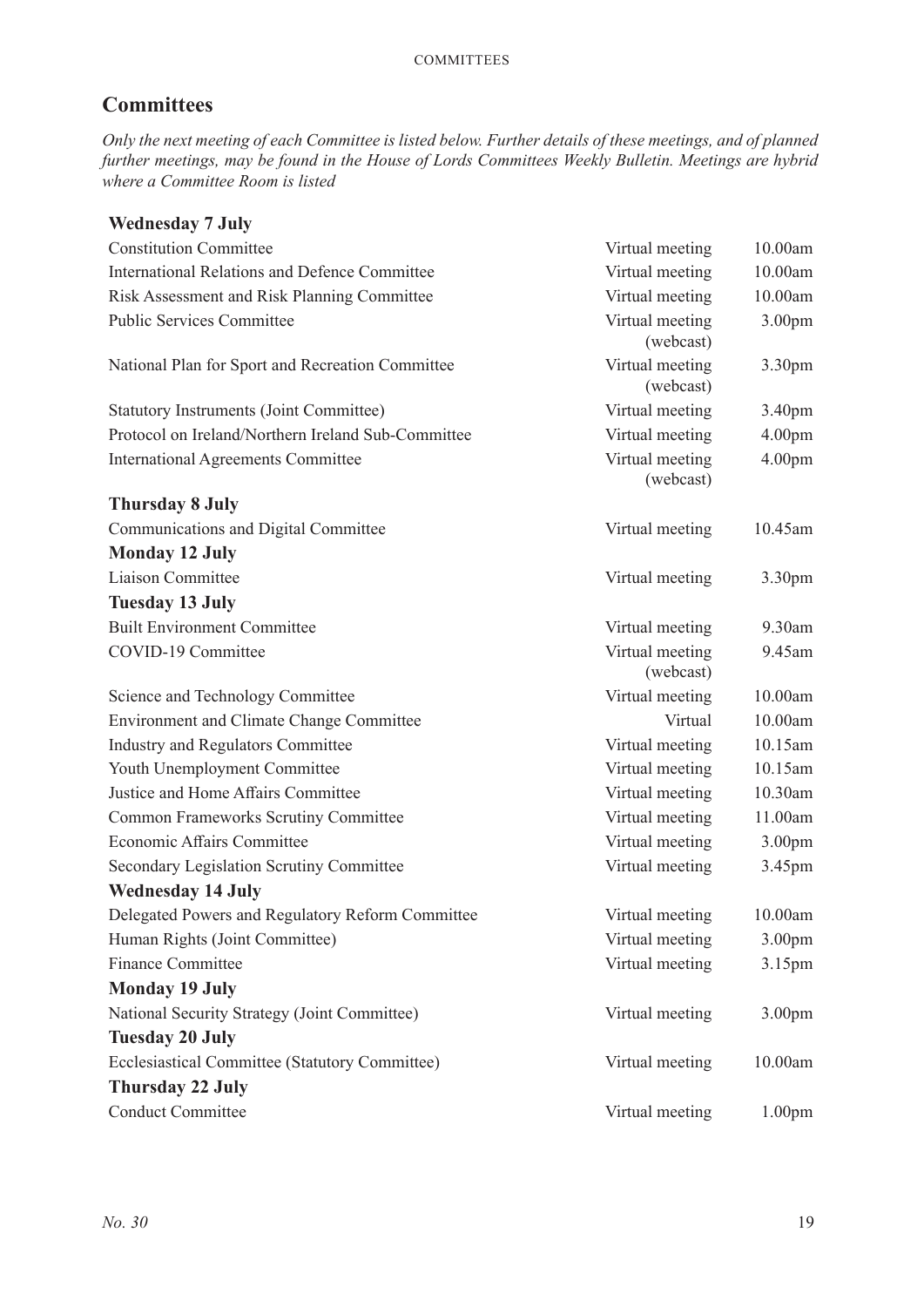# **Minutes of Proceedings of Tuesday 6 July 2021**

*The House met at 12 noon.*

*Prayers were read by the Lord Bishop of Rochester.*

1 **Lord Stevens of Birmingham** Sir Simon Laurence Stevens, having been created Baron Stevens of Birmingham, of Richmond upon Thames in the London Borough of Richmond upon Thames, for life by Letters Patent dated 5 July 2021, was introduced between Lord Adebowale and Lord Darzi of Denham, took and subscribed the oath and signed an undertaking to abide by the Code of Conduct.

# **Select Committee Reports**

# 2 **Secondary Legislation Scrutiny**

The following Report from the Select Committee was made and ordered to be printed:

Drawn to the special attention of the House:

Draft Medical Devices (Coronavirus Test Device Approvals) (Amendment) Regulations 2021 Draft Health and Social Care Act 2008 (Regulated Activities) (Amendment) (Coronavirus) Regulations 2021

Draft Motor Fuel (Composition and Content) and the Biofuel (Labelling) (Amendment) (No. 2) Regulations 2021

Town and Country Planning (Development Management Procedure and Section 62A Applications) (England) 2021

Includes information paragraphs on:

6 instruments relating to COVID-19

Draft Railway (Licensing of Railway Undertakings) (Amendment) Regulations 2021

Draft Revision of the Highway Code Rules to improve safety for drivers using Motorway and high-speed roads. (8th Report, HL Paper 40)

#### 3 **Procedure and Privileges**

The following Report from the Select Committee was made and ordered to be printed:

Procedural adaptations arising from the hybrid House; Interim option of voting using PeerHub; Ongoing virtual participation by disabled members. (1st Report, HL Paper 41)

#### 4 **Economic Affairs**

The following Report from the Select Committee was made and ordered to be printed:

Quantitative easing: a dangerous addiction? (1st Report, HL Paper 42)

# **Public Business**

5 **Royal Commission on the Criminal Justice System** A question was asked by Lord Ramsbotham and answered by Lord Wolfson of Tredegar.

6 **Greenhouse gas emissions: tax strategy** A question was asked by Lord Oates and answered by Baroness Penn.

7 **Afghan interpreters: United Kingdom relocation** A question was asked by Baroness Coussins and answered by Baroness Goldie.

8 **Livestock feed: processed animal protein** A question was asked by Lord Moylan and answered by Lord Benyon.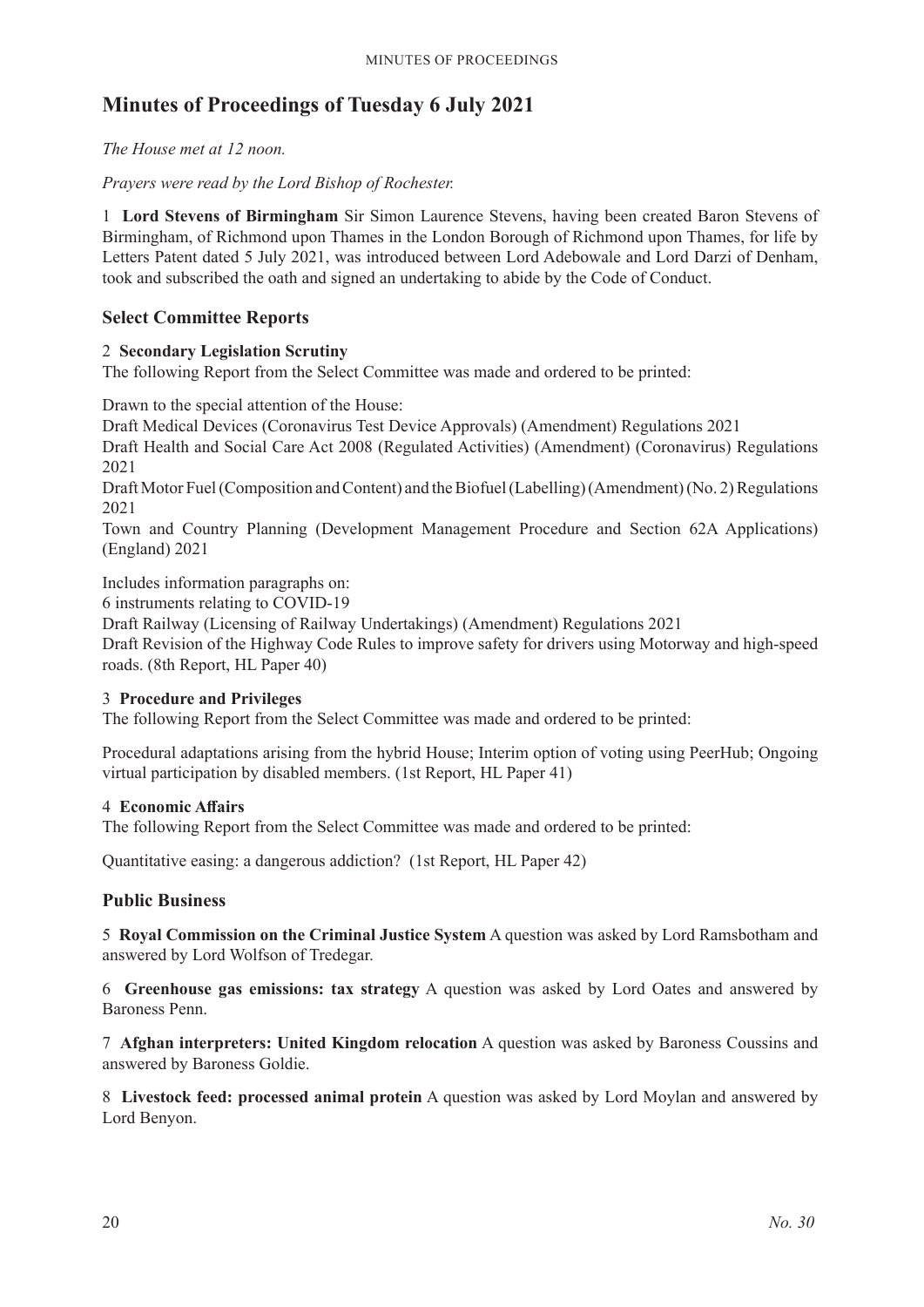9 **Criminal Justice (Electronic Commerce) (Amendment) (EU Exit) Regulations 2021** Lord Wolfson of Tredegar moved that the draft Regulations laid before the House on 27 May be approved. The motion was agreed to.

10 **Conduct** Lord Mance moved that the Report from the Select Committee *Further amendments to the Code of Conduct* be agreed to. (1st Report, HL Paper 20). After debate, the motion was agreed to (see division).

11 **COVID-19 update** Lord Bethell answered Questions on a Ministerial statement on COVID-19, made in the House of Commons on Monday 5 July.

12 **Skills and Post-16 Education Bill [HL]** The bill was considered in Committee. Amendments were considered. The House resumed after amendment 7.

13 **Police, Crime, Sentencing and Courts Bill** A Bill to make provision about the police and other emergency workers; to make provision about collaboration between authorities to prevent and reduce serious violence; to make provision about offensive weapons homicide reviews; to make provision for new offences and for the modification of existing offences; to make provision about the powers of the police and other authorities for the purposes of preventing, detecting, investigating or prosecuting crime or investigating other matters; to make provision about the maintenance of public order; to make provision about the removal, storage and disposal of vehicles; to make provision in connection with driving offences; to make provision about cautions; to make provision about bail and remand; to make provision about sentencing, detention, release, management and rehabilitation of offenders; to make provision about secure 16 to 19 Academies; to make provision for and in connection with procedures before courts and tribunals; and for connected purposes was brought from the Commons. It was read a first time and ordered to be printed. (HL Bill 40)

14 **Police, Crime, Sentencing and Courts Bill** The Explanatory Notes on the bill were ordered to be printed. (HL Bill 40–EN)

*The House adjourned at 8.06pm until Wednesday 7 July at 12 noon.*

**Simon Burton** *Clerk of the Parliaments*

# **Grand Committee Business**

*The Grand Committee met in Committee Room 2A at 2.30pm.*

**Animal Welfare (Sentience) Bill [HL]** The bill was considered in Committee. Amendments were considered. The Committee adjourned after amendment 16.

*The Committee adjourned at 7.28pm.*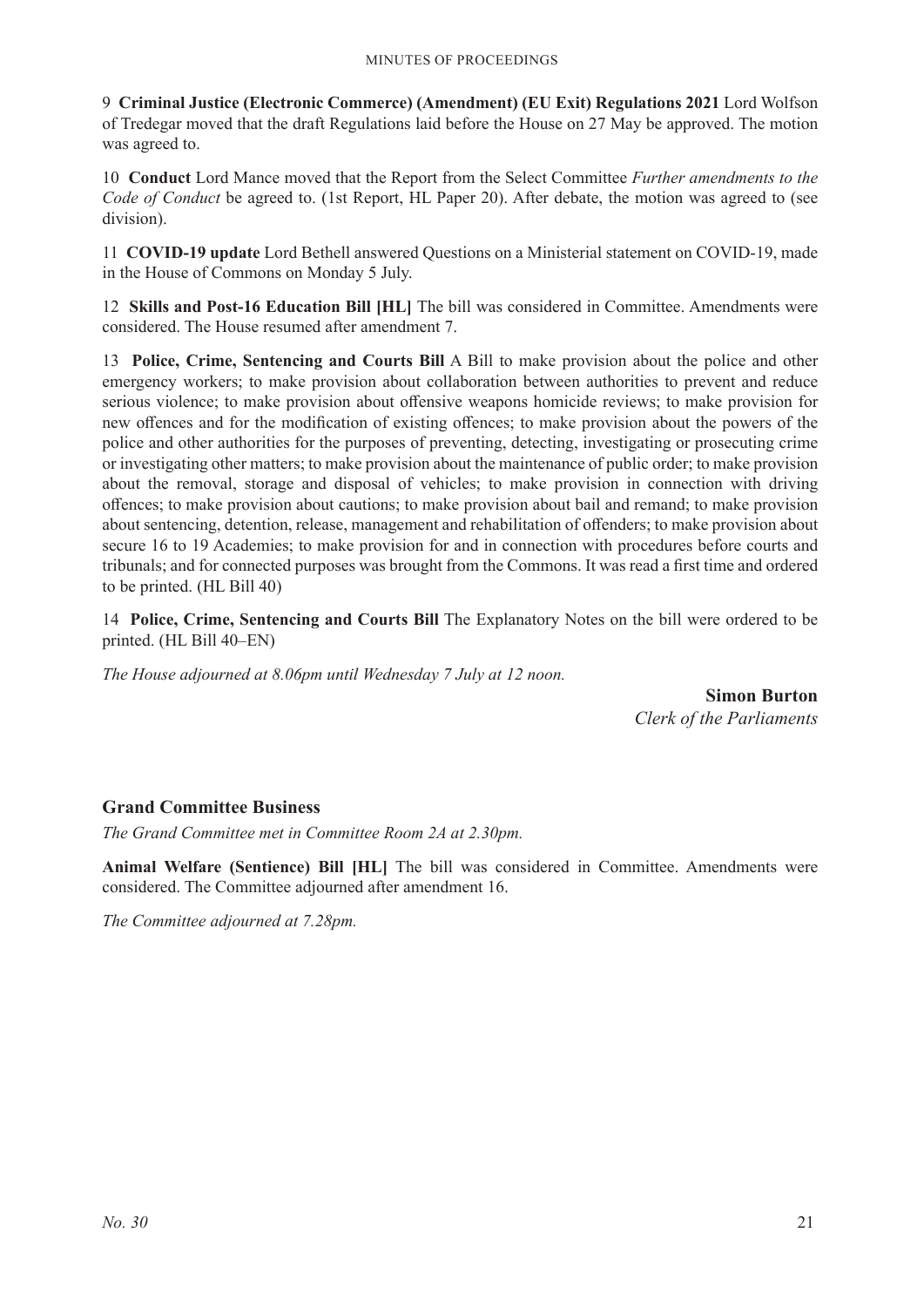# **Papers**

*All statutory instruments laid before the House are accompanied by an Explanatory Memorandum presented by command of Her Majesty, unless otherwise indicated.*

# **Command Paper**

The following paper was presented to the House by command of Her Majesty:

1. Finance—Office for Budget Responsibility: Fiscal Risks Report. (453)

# **Affirmative Instruments**

The following instruments were laid before the House for approval by resolution:

- 1. Draft Merchant Shipping (Prevention of Air Pollution from Ships) (Amendment) Regulations 2021
- 2. Draft Organics (Equivalence and Control Bodies Listing) (Amendment) Regulations 2021

# **Papers not subject to Parliamentary Proceedings**

The following papers were laid before the House:

- 1. Report and Accounts of Norfolk and Suffolk NHS Foundation Trust 2020–21
- 2. Report and Accounts of the British Broadcasting Corporation Group 2020–21

# **Proposed Negative Statutory Instrument**

The following paper was laid under the European Union (Withdrawal) Act 2018:

1. Human Medicines (Amendment) (EU Exit) Regulations 2021